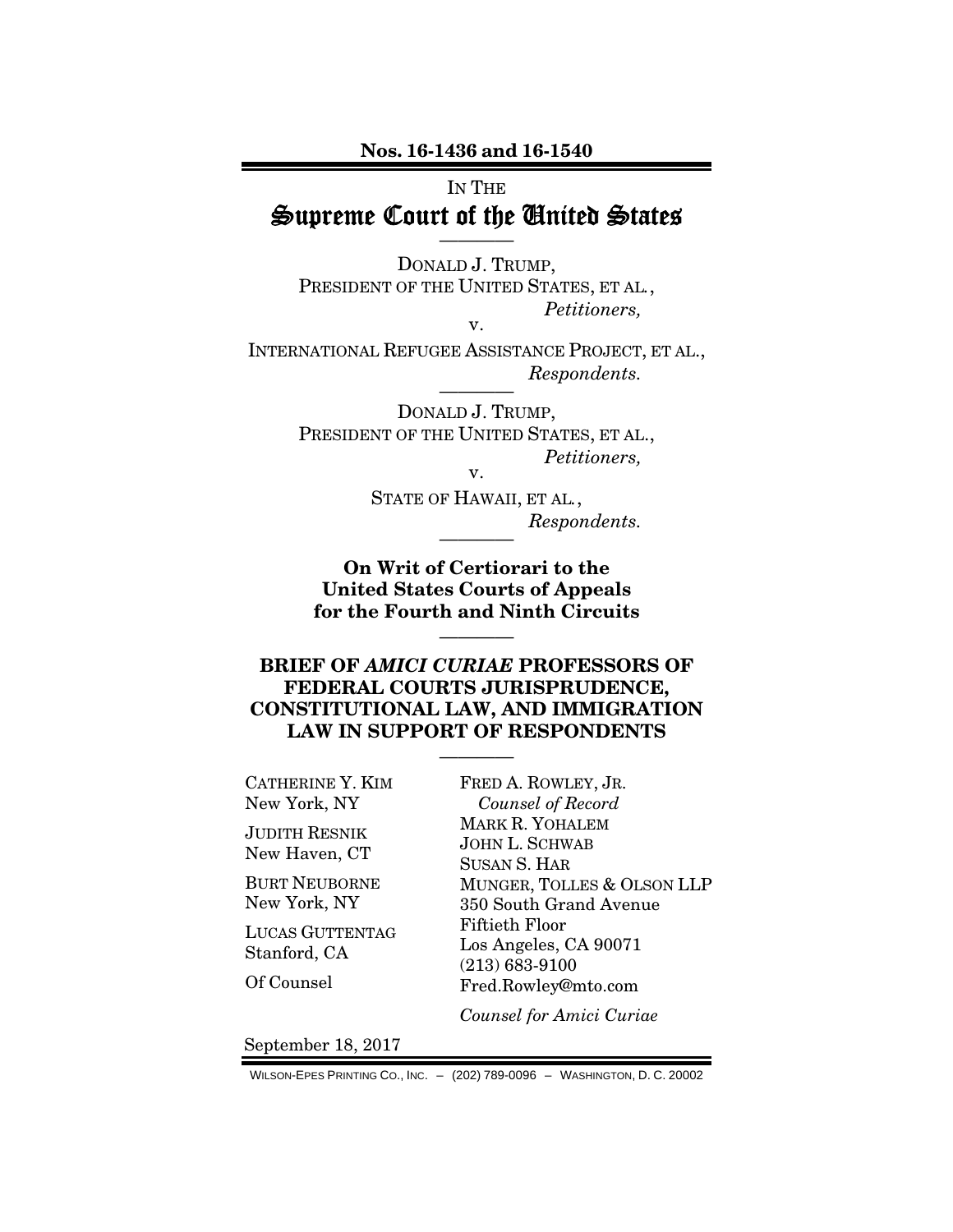#### i TABLE OF CONTENTS

| Ι.   |                                                                                               | THE GOVERNING LEGAL                                                                                 |  |  |
|------|-----------------------------------------------------------------------------------------------|-----------------------------------------------------------------------------------------------------|--|--|
| II.  |                                                                                               | SECTION 1182(F) DOES NOT GRANT<br>THE PRESIDENT UNFETTERED<br><b>DISCRETION TO EXCLUDE</b>          |  |  |
| III. | THE GENERAL TENOR OF<br><b>IMMIGRATION LEGISLATION IS</b><br><b>CONTRARY TO THE EXECUTIVE</b> |                                                                                                     |  |  |
|      | A <sub>1</sub>                                                                                | <b>Congress Historically Used</b><br>Nationality Categorically To                                   |  |  |
|      | <b>B.</b>                                                                                     | In 1965, Congress Expressly<br>Prohibited the Use of Nationality<br>in the Issuance of Immigrant    |  |  |
|      | C.                                                                                            | Congress Has Repeatedly<br><b>Required That Entry Decisions Be</b><br><b>Based On Assessment Of</b> |  |  |
| IV.  |                                                                                               | THE EXECUTIVE ORDER IS NOT<br><b>AUTHORIZED UNDER THE</b><br>YOUNGSTOWN FRAMEWORK  29               |  |  |
|      |                                                                                               |                                                                                                     |  |  |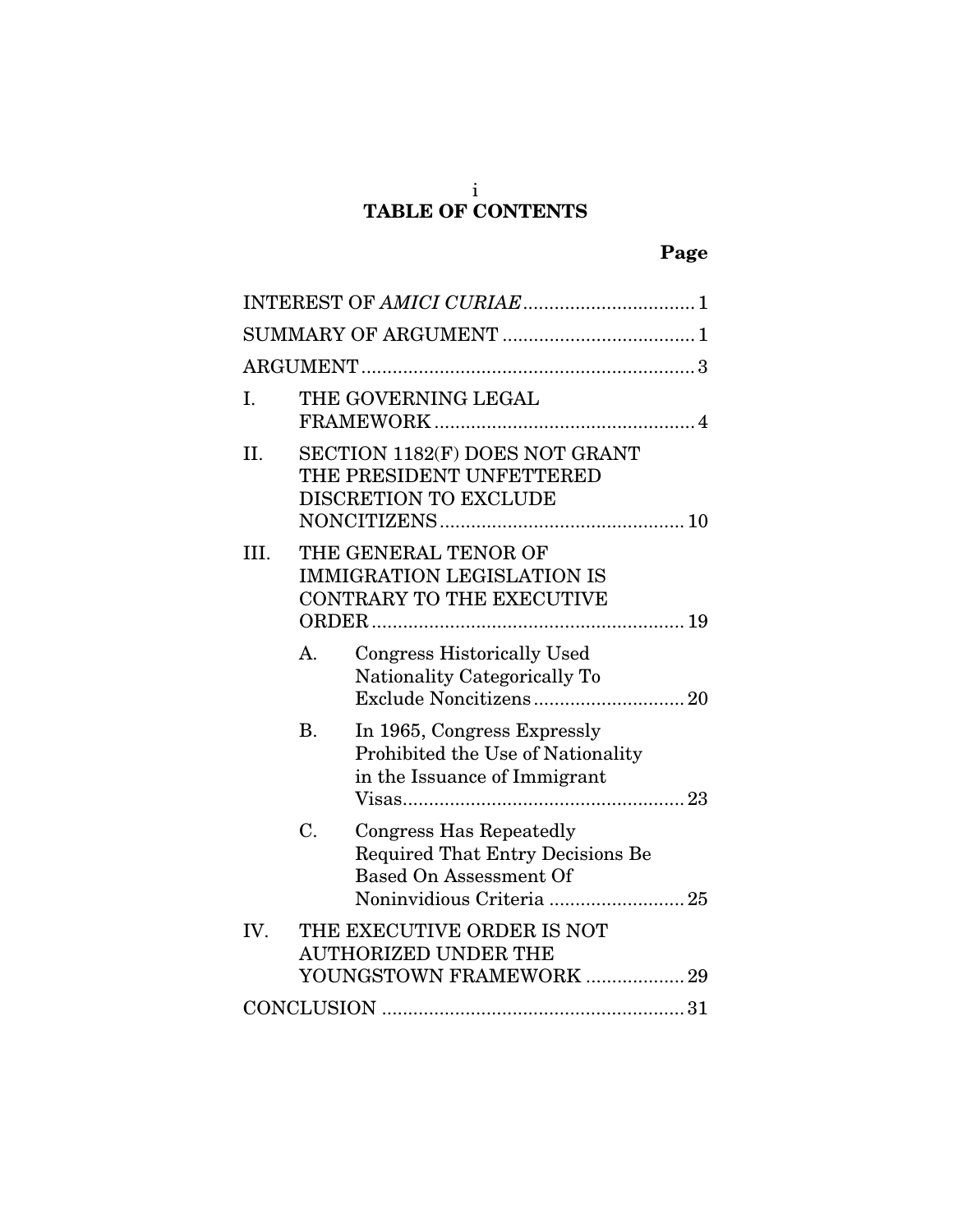## ii TABLE OF AUTHORITIES

Page(s)

# **FEDERAL CASES**

| Bank Markazi v. Peterson,                                          |
|--------------------------------------------------------------------|
| Chae Chan Ping v. United States,                                   |
| Dames & Moore v. Regan,                                            |
| Davis v. Michigan Dept. of Treasury,                               |
| Fiallo v. Bell,                                                    |
| Food & Drug Administration v. Brown<br>& Williamson Tobacco Corp., |
| Galvan v. Press,                                                   |
| Gulf Oil Co. v. Bernard,                                           |
| Hamdan v. Rumsfeld,                                                |
| Harisiades v. Shaughnessy,                                         |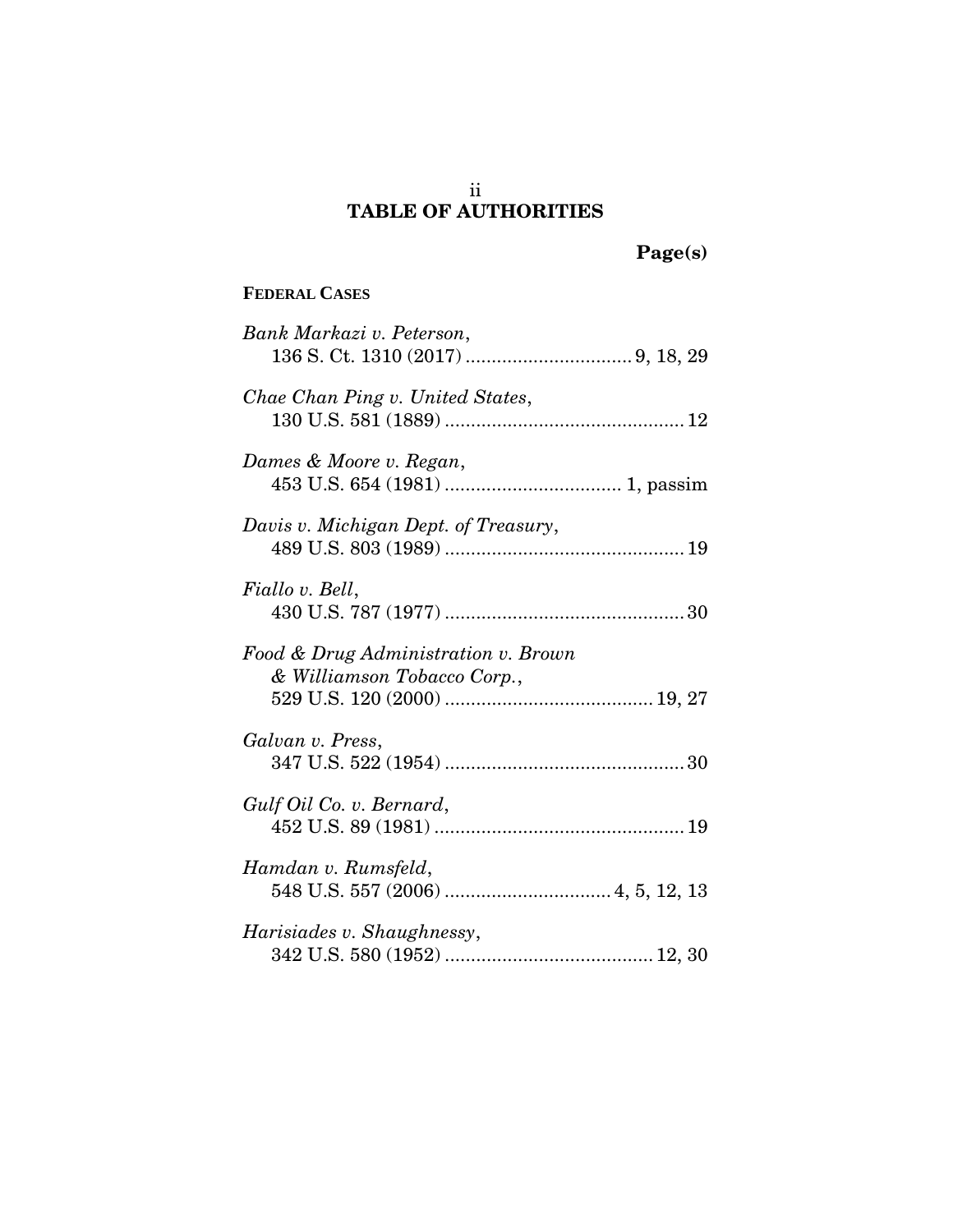# iii TABLE OF AUTHORITIES (continued)

| Jean v. Nelson,                                 |
|-------------------------------------------------|
| Knauff v. Shaughnessy,                          |
| Marbury v. Madison,                             |
| Morton v. Mancari,                              |
| Oceanic Navigation Co. v. Stranahan,            |
| Sale v. Haitian Centers Council, Inc.,          |
| United States v. Curtiss-Wright Export<br>Corp. |
| Youngstown Sheet & Tube Co. v.<br>Sawyer,       |
| Zivotofsky v. Kerry,                            |
| <b>FEDERAL STATUTES</b>                         |
|                                                 |
|                                                 |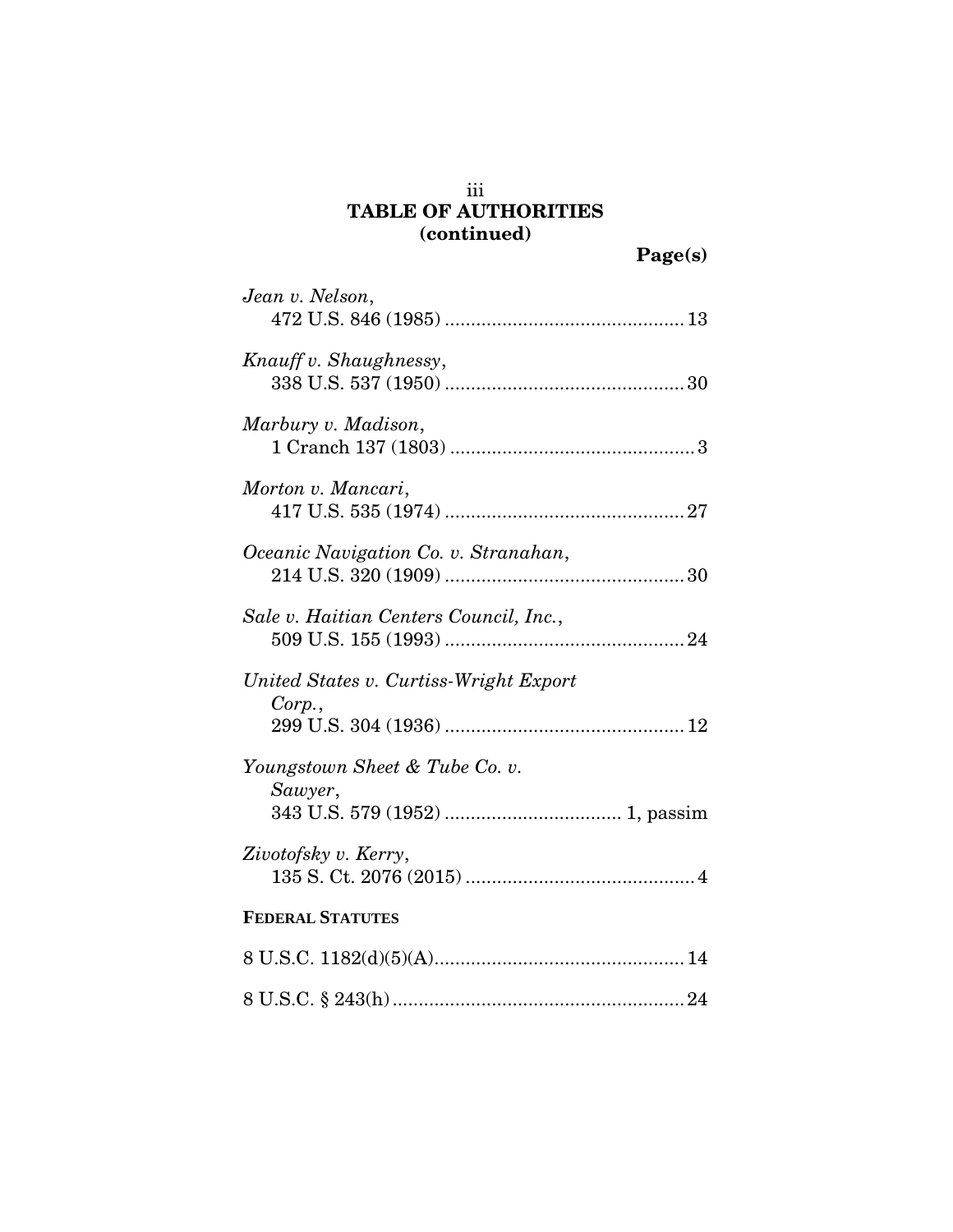# TABLE OF AUTHORITIES (continued)

| Act of April 27, 1904, Chapter 1630, 33                                                                            |
|--------------------------------------------------------------------------------------------------------------------|
| Act of February 5, 1917, Chapter 29, $\S 3$ ,                                                                      |
| Anti-Terrorism and Effective Death<br>Penalty Act of 1996, Pub. L. 104-132,<br>110 Stat. 1214, § 302 (1996) 19, 25 |
| Authorization for Use of Military Force,                                                                           |
| Chinese Exclusion Act of 1882, Chapter                                                                             |
| Geary Act of 1892, Chapter 60, 27 Stat.                                                                            |

iv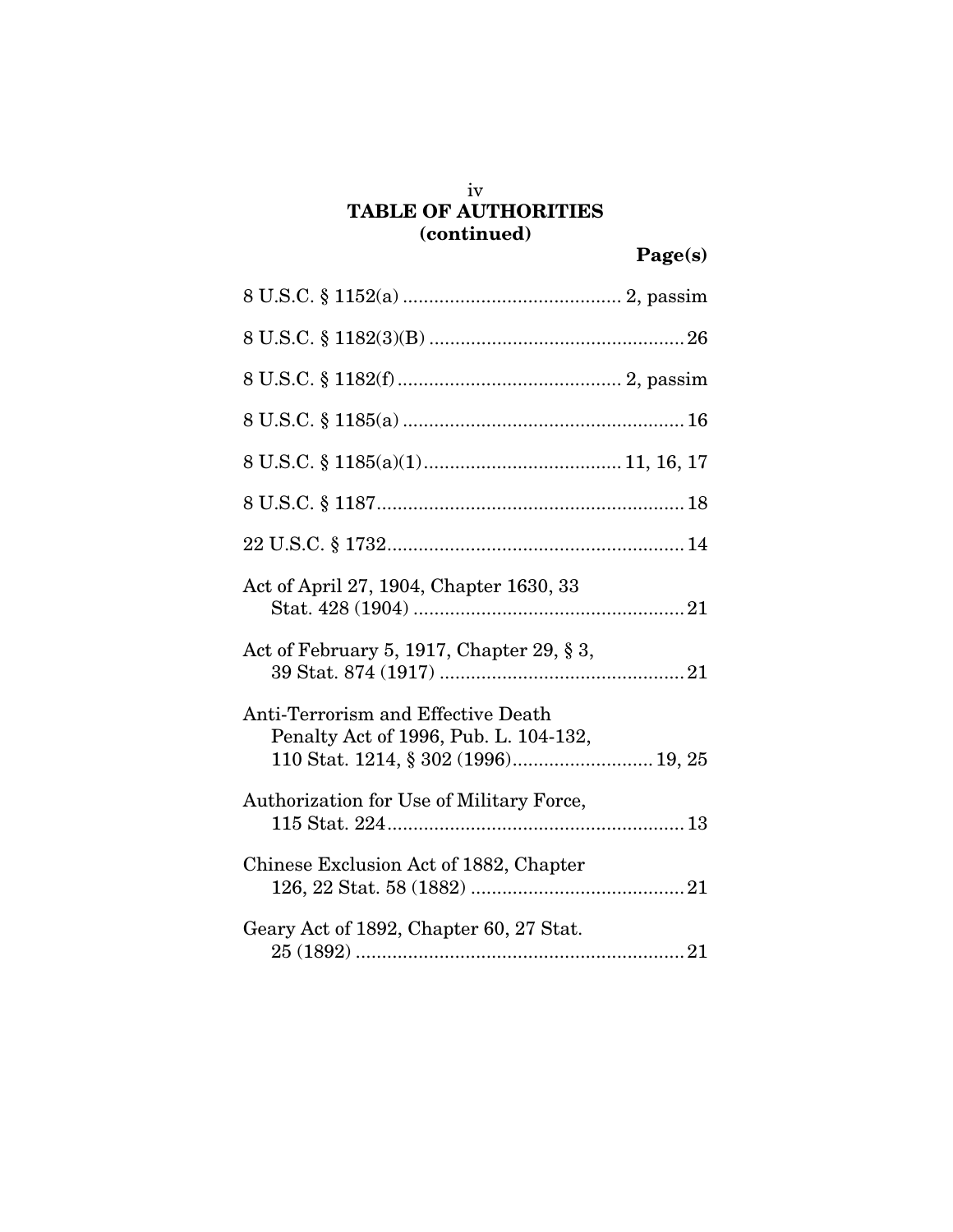### v TABLE OF AUTHORITIES (continued)

Page(s)

| Haitian Refugee Immigration Fairness        |
|---------------------------------------------|
| Act of 1998, Pub. L. 105-277, 112           |
|                                             |
|                                             |
|                                             |
|                                             |
| Illegal Immigration Reform and              |
| Immigrant Responsibility Act of             |
|                                             |
| Immigration Act of 1924, Chapter 190, §     |
|                                             |
|                                             |
| Immigration and Nationality Act §           |
|                                             |
|                                             |
| Nicaraguan Adjustment and Central           |
| American Relief Act of 1997, Pub. L.        |
|                                             |
|                                             |
|                                             |
|                                             |
| Pub. L. No. 89-236, § 202, § 2(a), 79 Stat. |
|                                             |
|                                             |
| REAL ID Act of 2005, Pub. L. No. 109-       |
| 13, 119 Stat. 231, § 103 (2005) 18, 25      |
|                                             |
| Scott Act of 1888, Chapter 1064, 25 Stat.   |
|                                             |
|                                             |
| USA PATRIOT Act, Pub. L. No. 107-56,        |
| 115 Stat. 272, § 411 (2001) 18, 25          |
|                                             |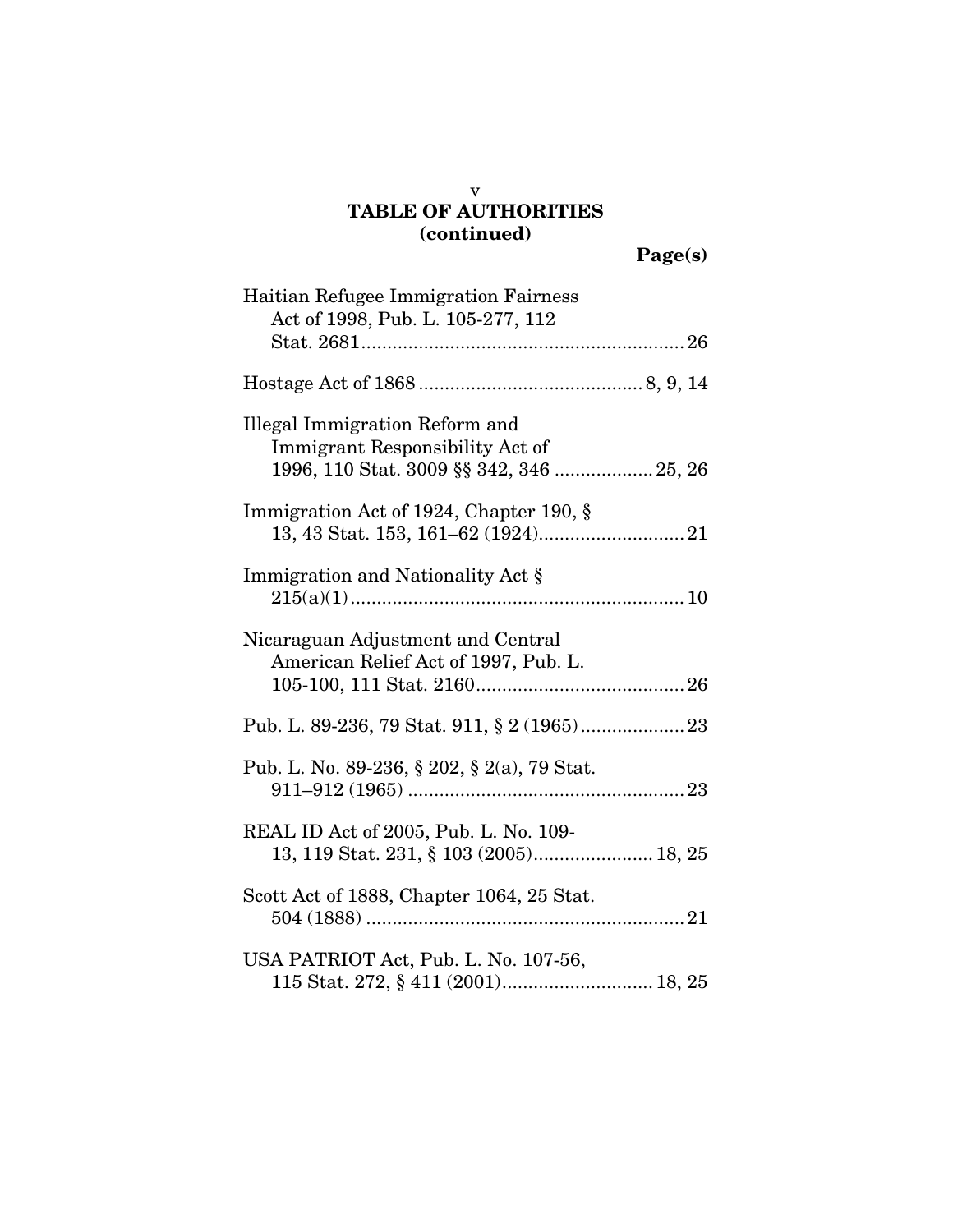# vi TABLE OF AUTHORITIES (continued)

# **FEDERAL RULES**

| <b>FEDERAL REGULATIONS</b>            |
|---------------------------------------|
| 44 Fed. Reg. 67947 (Nov. 26, 1979) 17 |
| 45 Fed. Reg. 24101 (Apr. 7, 1980) 17  |
| 46 Fed. Reg. 48017 (Oct. 1, 1981) 16  |
| 50 Fed. Reg. 41329 (Oct. 10, 1985) 16 |
|                                       |
| 64 Fed. Reg. 62561 (Nov. 19, 1999) 16 |
| 67 Fed. Reg. 8857 (Feb. 26, 2002)  16 |
| 76 Fed. Reg. 49277 (Aug. 9, 2011) 16  |
| 80 Fed. Reg. 819 (Jan. 6, 2015)  16   |
| 80 Fed. Reg. 18077 (Apr. 2, 2015) 15  |
| <b>LEGISLATIVE MATERIALS</b>          |
|                                       |
|                                       |
|                                       |
|                                       |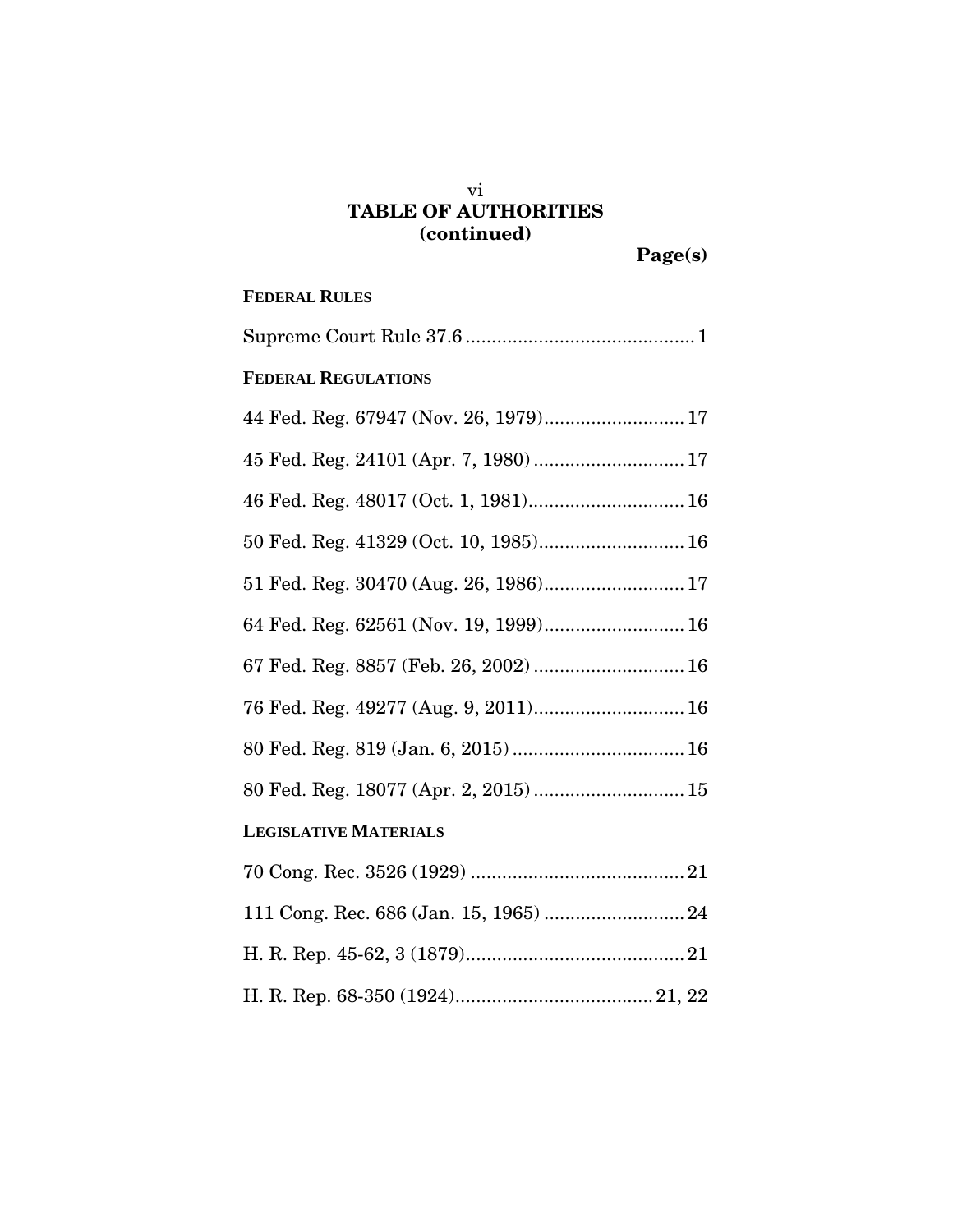# vii TABLE OF AUTHORITIES (continued)

| <b>OTHER AUTHORITIES</b>                                                                                         |
|------------------------------------------------------------------------------------------------------------------|
| Curtis A. Bradley & Trevor W.<br>Morrison, <i>Historical Gloss and the</i><br>Separation of Powers, 126 Harv. L. |
| Gerald L. Neuman, The Lost Century of<br>American Immigration Law (1776-                                         |
| Hearings on S. 500 Before the<br>Subcomm. on Immigration $&$                                                     |
| Jimmy Carter, "Sanctions Against Iran<br>Remarks Announcing U.S. Actions.",                                      |
| Kate Manuel, Cong. Research Serv.,<br>R44743, Executive Authority to<br>Exclude Aliens: In Brief (Jan. 23,       |
| Lyndon B. Johnson, Remarks At The<br>Signing Of The Immigration Bill                                             |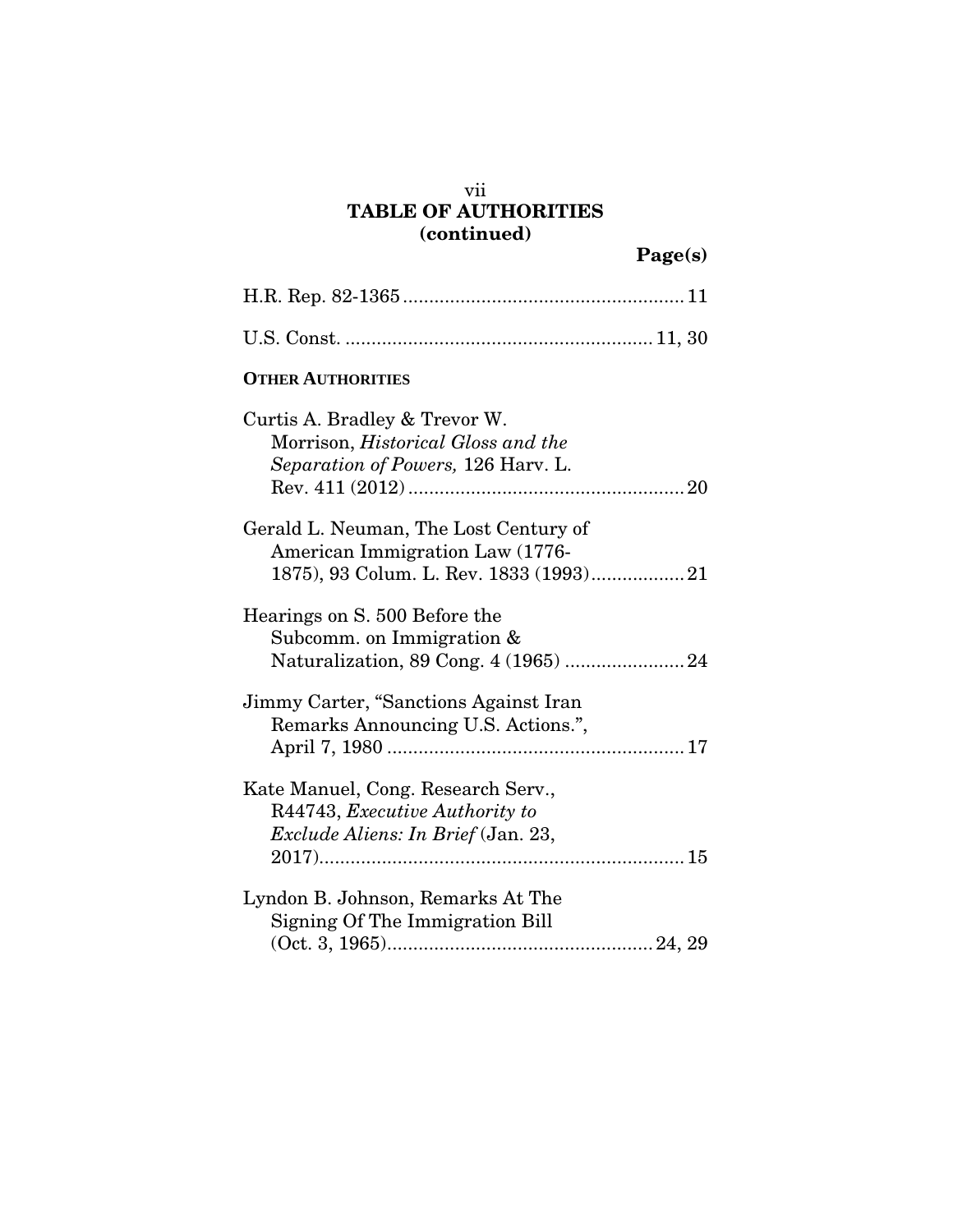#### INTEREST OF *AMICI CURIAE*<sup>1</sup>

*Amici curiae* are academics whose expertise includes the jurisprudence of federal courts, constitutional law, and/or immigration law. *Amici* submit this brief to explain why, given constitutional commitments to separation of powers, the President lacked authority to issue the directive set forth in section 2(c) of Executive Order No. 13780 (the "Executive Order") denying entry to the United States to individuals from a list of predominantly Muslim countries based solely on nationality.

#### SUMMARY OF ARGUMENT

The Executive Order categorically suspends the entry of all nationals from a list of predominantly Muslim countries on the premise that all such nationals present heightened risks of terrorism, rendering their entry into the United States a threat to national security. *Youngstown Sheet & Tube Co. v. Sawyer*, 343 U.S. 579 (1952) is central to evaluating the validity of this executive action and whether it complies with established separation-of-power principles. The framework described in *Youngstown*, and its subsequent application in *Dames & Moore v. Regan,* 453 U.S. 654 (1981), requires this Court to analyze what Congress has authorized, what it has

<sup>1</sup> The parties have consented to the filing of this brief. Counsel affirms, in compliance with Supreme Court Rule 37.6, that no party, or counsel for a party, has played a role in the drafting or preparation of this brief; nor did any person other than amici provide financial support in connection with the preparation and filing of this brief. A list of *amici* may be found at Appendix A.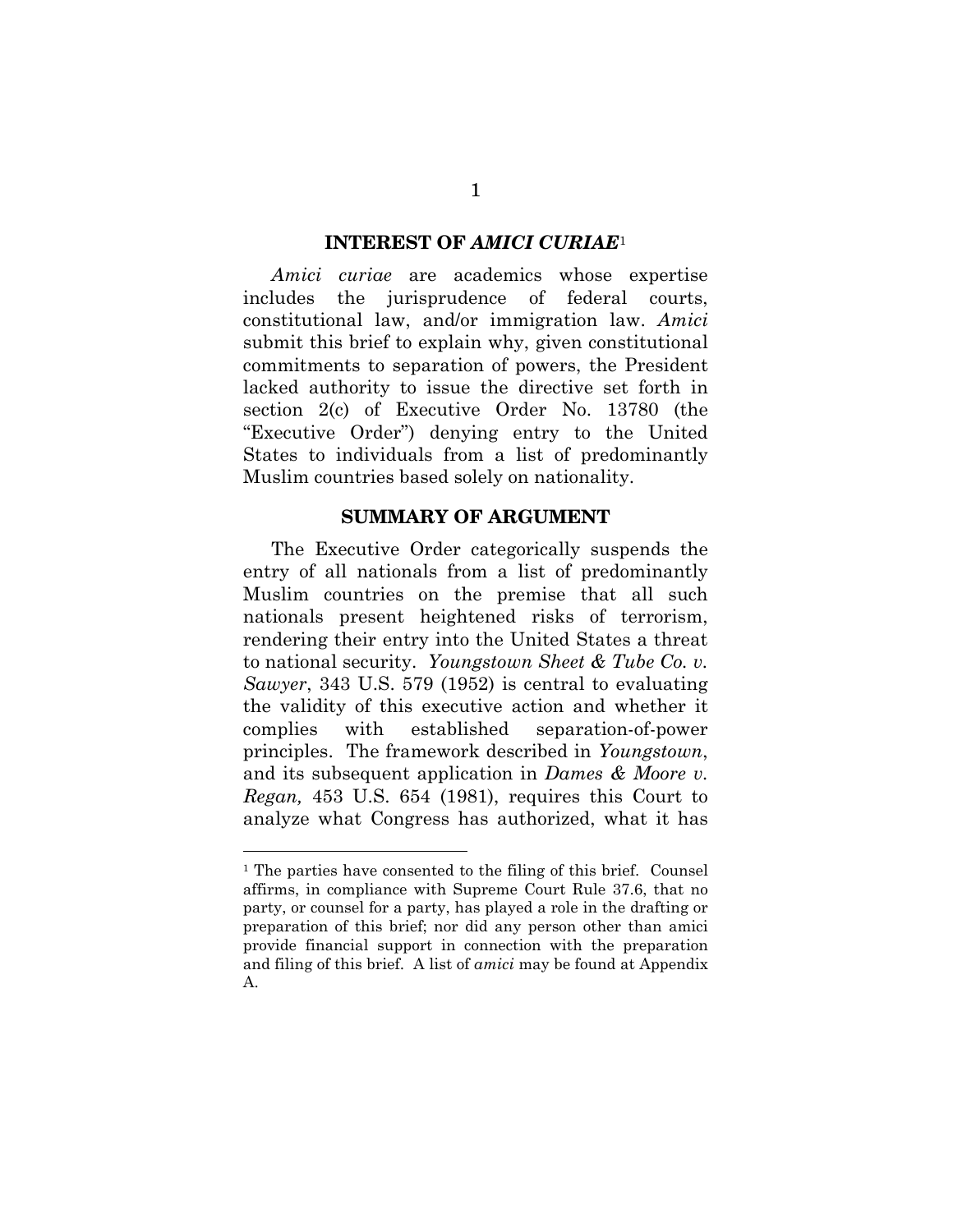prohibited, and the "general tenor" of congressional immigration legislation. As we argue below, the President does not have independent and exclusive authority over immigration, and the Executive Order is not authorized by statute and contravenes express and implied congressional mandates.

Contrary to the President's assertion, the Immigration and Nationality Act ("INA") does not delegate to the executive plenary authority to act invidiously by invoking nationality as the sole basis for excluding millions of people from the United States. Reading section 212(f), codified at 8 U.S.C. § 1182(f) (hereinafter section 1182(f)), as authorizing such unfettered discretion is at odds with its historical interpretation and usage and cannot be reconciled with its meaning in the broader statutory context within which it operates. Moreover, the President's broad reading of section 1182(f) would raise concerns that Congress has abdicated its own constitutional role in setting immigration policy.

Section 1182(f) must be read in the context of the INA as a whole. In 1965, Congress, deeply troubled by the historic abuse of nationality as a stalking horse for racial, ethnic, and religious intolerance, banned its use in the issuance of immigrant visas. *See* 8 U.S.C. § 1152(a). And in the half century since, Congress has repeatedly insisted on the use of specific nondiscriminatory criteria when excluding entrants to the United States on the basis that individuals are purported threats to safety and security.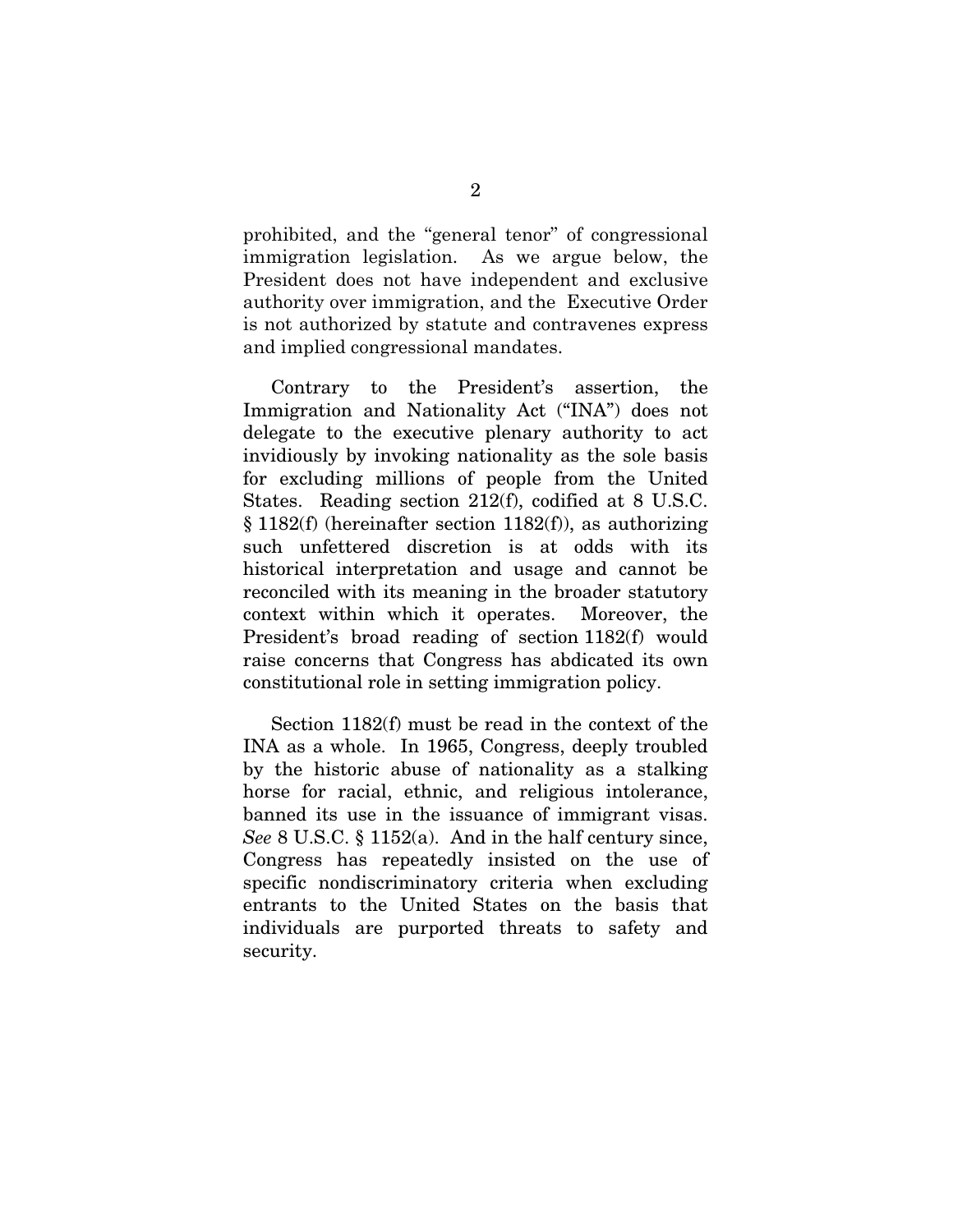The Executive Order employs nationality as a stand-in for an individual's religion and propensity to engage in terrorism or to undermine Americans' safety. In so doing, the President unilaterally resurrects the use of nationality as the sole basis to ban entry into the United States and acts in contravention of sustained congressional opposition to the use of such historically-discredited tests for entry. Under these circumstances, the President's power is at or near its "lowest ebb" and is valid only if the President possesses independent and exclusive constitutional powers that preclude Congress "from acting upon the subject." *Youngstown,* 343 U.S. at 637‒38 (Jackson, J., concurring). Because no such constitutional power of the president over immigration exists, the Executive Order cannot be sustained.

#### ARGUMENT

Throughout its history, this Court has played a foundational role in protecting the rule of law by delineating and enforcing constitutional limits on the authority of the other branches of our national government. *See, e.g.*, *Youngstown Sheet & Tube Co. v. Sawyer*, 343 U.S. 579 (1952) (holding unconstitutional an executive order that "legislated" the seizure of the nation's steel mills). *See also Marbury v. Madison*, 1 Cranch 137 (1803) (holding that courts possess power to review the legality of actions by even the highest officers of the government and concluding that Congress exceeded constitutional limits in attempting to expand Article III jurisdiction).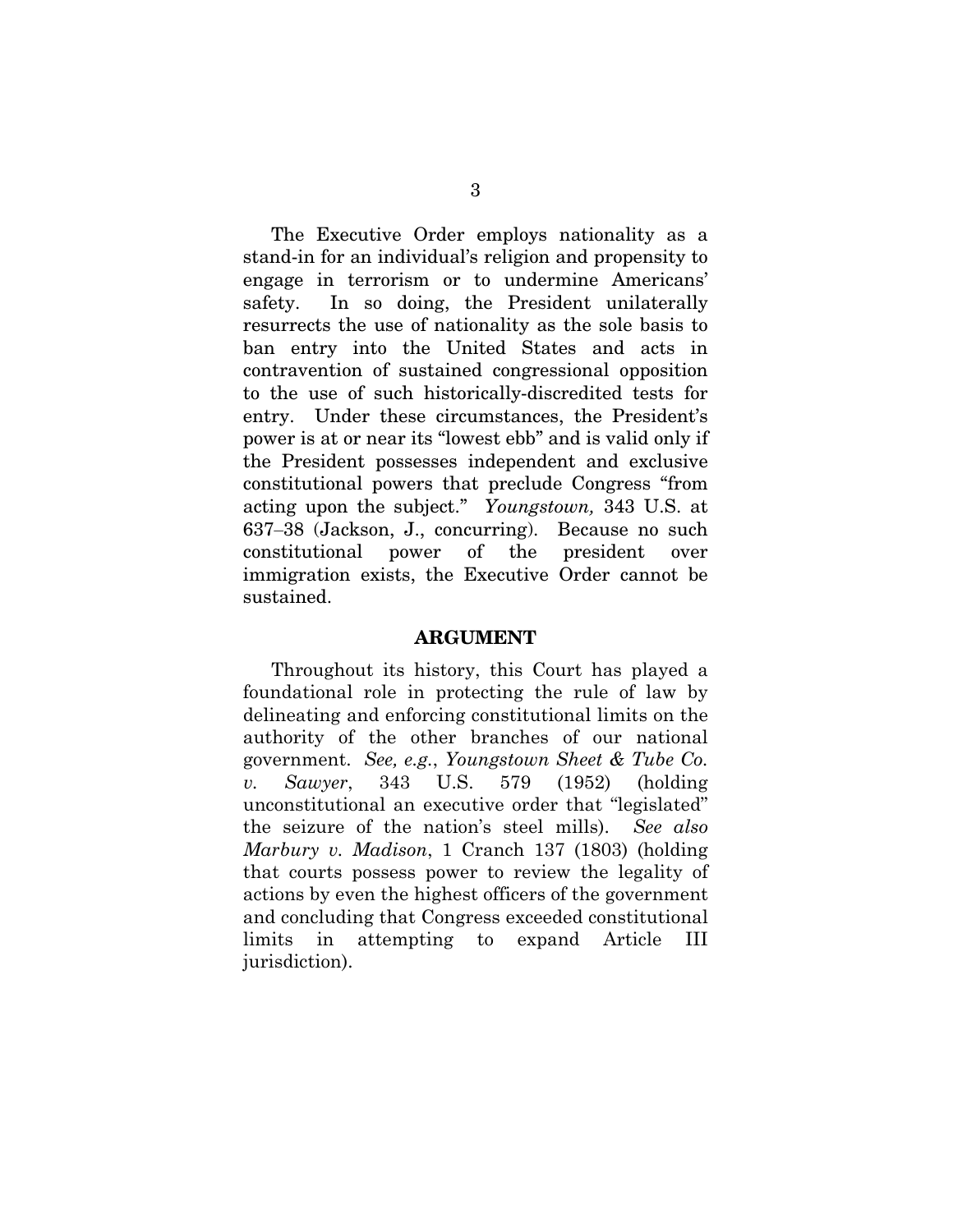When executive action is challenged, the Court does not stay its hand because the President argues his prerogatives in the areas of national security, foreign affairs, citizenship, or immigration. *See, e.g.*, *Hamdan v. Rumsfeld*, 548 U.S. 557 (2006) (holding that, notwithstanding the president's Commander-in-Chief powers and an existing exigency, executive lacked authority to convene the military commission at issue). *See also Dames & Moore v. Regan*, 453 U.S. 654, 678 (1981) (evaluating whether executive action was consistent with the "general tenor" of congressional legislation). As this Court has explained, "[t]he Executive is not free from the ordinary controls and checks of Congress merely because foreign affairs are at issue." *Zivotofsky v. Kerry*, 135 S. Ct. 2076, 2090 (2015).

In this case, the Court is called on once again to scrutinize the President's claimed basis for authorization, viewed as it must be in the context of Congress's other more specific actions dealing with the same general subject. As explained below, the President's attempt to use nationality as a proxy for the individualized characteristic of "heightened risk[] to … security", Exec. Order 13780,—and to bar entry to millions of individuals on that basis alone—not only lacks specific statutory authorization, but contravenes both express and implicit congressional directives.

#### I. THE GOVERNING LEGAL FRAMEWORK

"The President's power, if any, to issue [an] order must stem either from an act of Congress or from the Constitution itself." *Youngstown*, 343 U.S. at 585.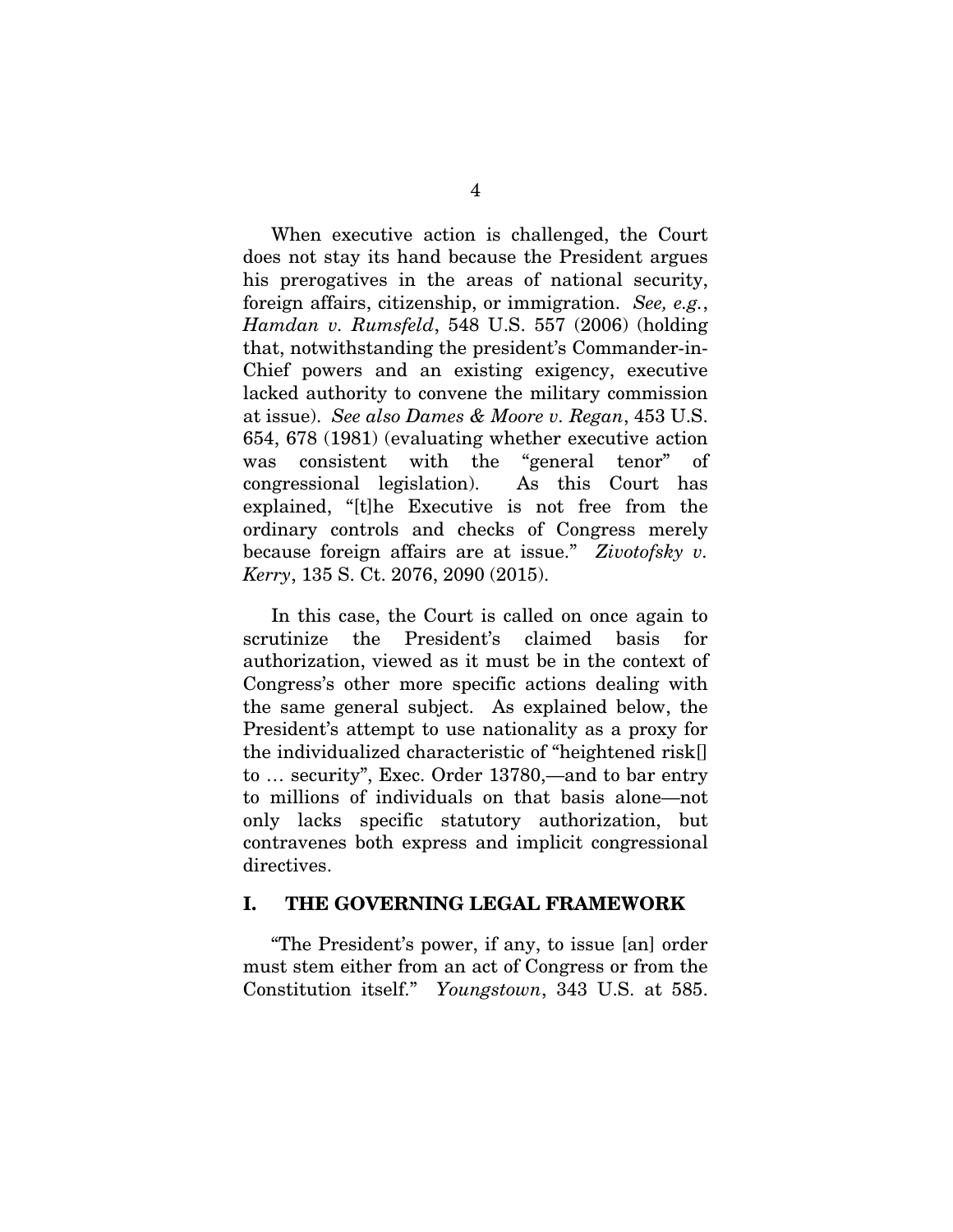*Youngstown* provides the framework for assessing the validity of the Executive Order in this case. *See Hamdan*, 548 U.S. at 638 (Kennedy, J. concurring ("The proper framework for assessing whether executive actions are authorized is the three-part scheme used by Justice Jackson in his opinion in *Youngstown*."). As Justice Black's opinion for the Court explained, the question of the President's power to seize control of the private companies turned on the Constitution or laws, and it had to be analyzed initially in light of relevant legislation. *Youngstown*, 343 U.S. at 585–86.

In *Youngstown*, this Court invalidated an executive order directing a temporary government seizure of the nation's steel mills to avoid a steel workers' strike that could have halted steel production during the Korean War.<sup>2</sup> Despite the threat to the lives of American service members if steel production ceased, the Court held that the President had acted without appropriate congressional authority and struck down the seizure order as an unconstitutional exercise of unilateral presidential power. The Court concluded that the order was "not only unauthorized by any congressional enactment," but also effectively legislated policy that Congress had specifically

<sup>2</sup> As the dissent explained, the United States furnished "vigorous support" in response to the United Nations's call for assistance "to repel aggression in Korea." *Youngstown*, 343 U.S. at 668 (Vinson, C.J., dissenting). At the time *Youngstown* was decided, American armed forces had been fighting in Korea for "almost two full years . . . suffering casualties of over 108,000 men," and hostilities had not abated. *Id.*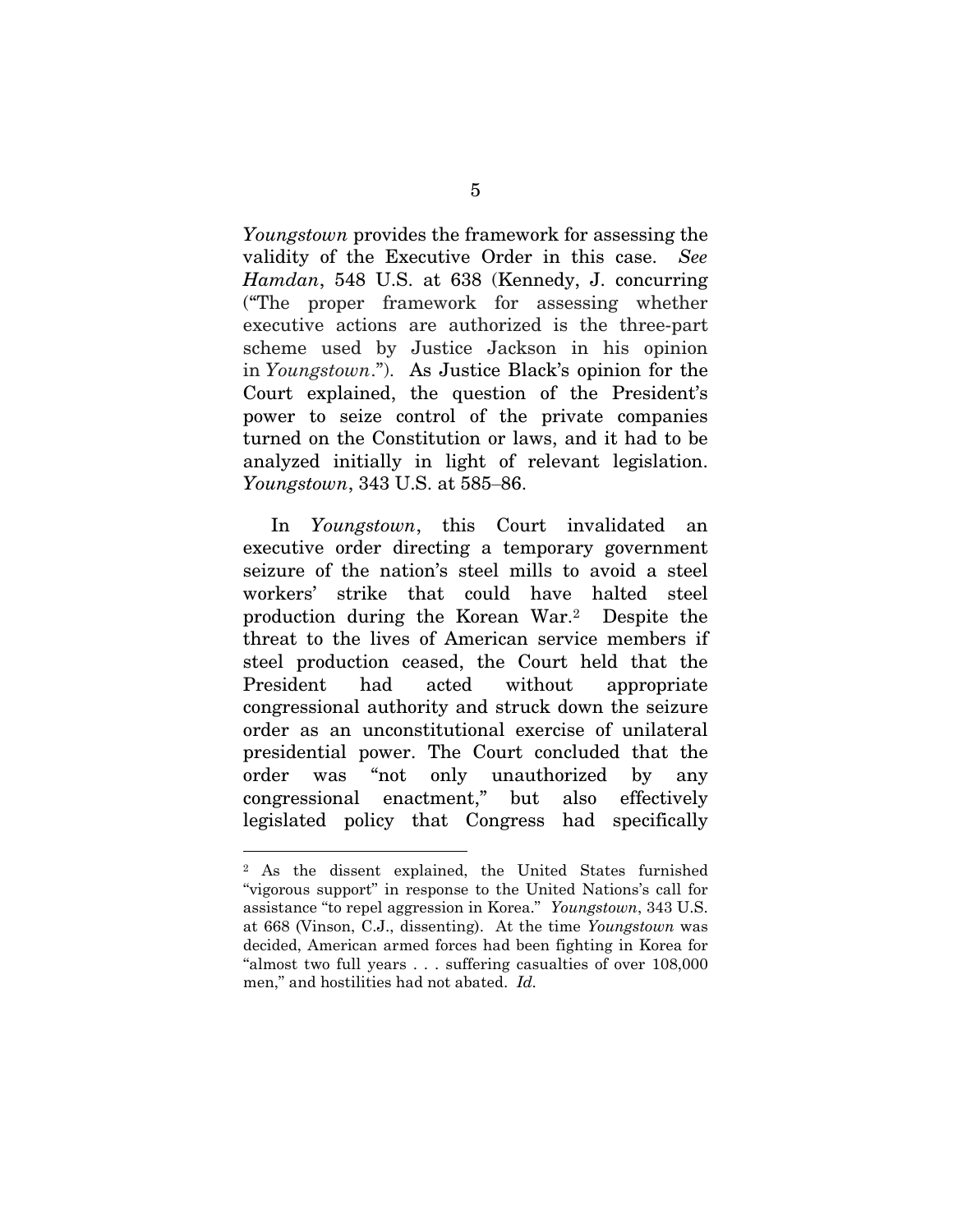rejected. *Id.* at 586.<sup>3</sup> The Court further held that the President's constitutionally derived power, including his power as Commander-in-Chief, could not authorize the seizure order. *Id.* at 587. At bottom, the Court deemed the power "to take possession of private property to keep labor disputes from stopping production ... [to be] a job for the Nation's lawmakers, not for its military authorities." *Id.*

In his concurrence, Justice Jackson set forth what has become an important tripartite framework applied to evaluate the legality of presidential action. Under this admittedly "somewhat over-simplified grouping," an exercise of presidential power typically falls within one of three categories:

> 1. When the President acts pursuant to an express or implied authorization of Congress, his authority is at its maximum, for it includes all that he possesses in his own right plus all that Congress can delegate. [hereinafter "Category 1"]

> 2. When the President acts in absence of either a congressional grant or denial of authority, he can only rely upon his own independent powers, but there is a zone of twilight in which he and Congress may have concurrent authority, or in which its distribution is

<sup>3</sup> Five years prior, Congress had considered—and rejected enacting a law that would have authorized such governmental seizures in cases of emergency. *Youngstown*, 343 U.S. at 586.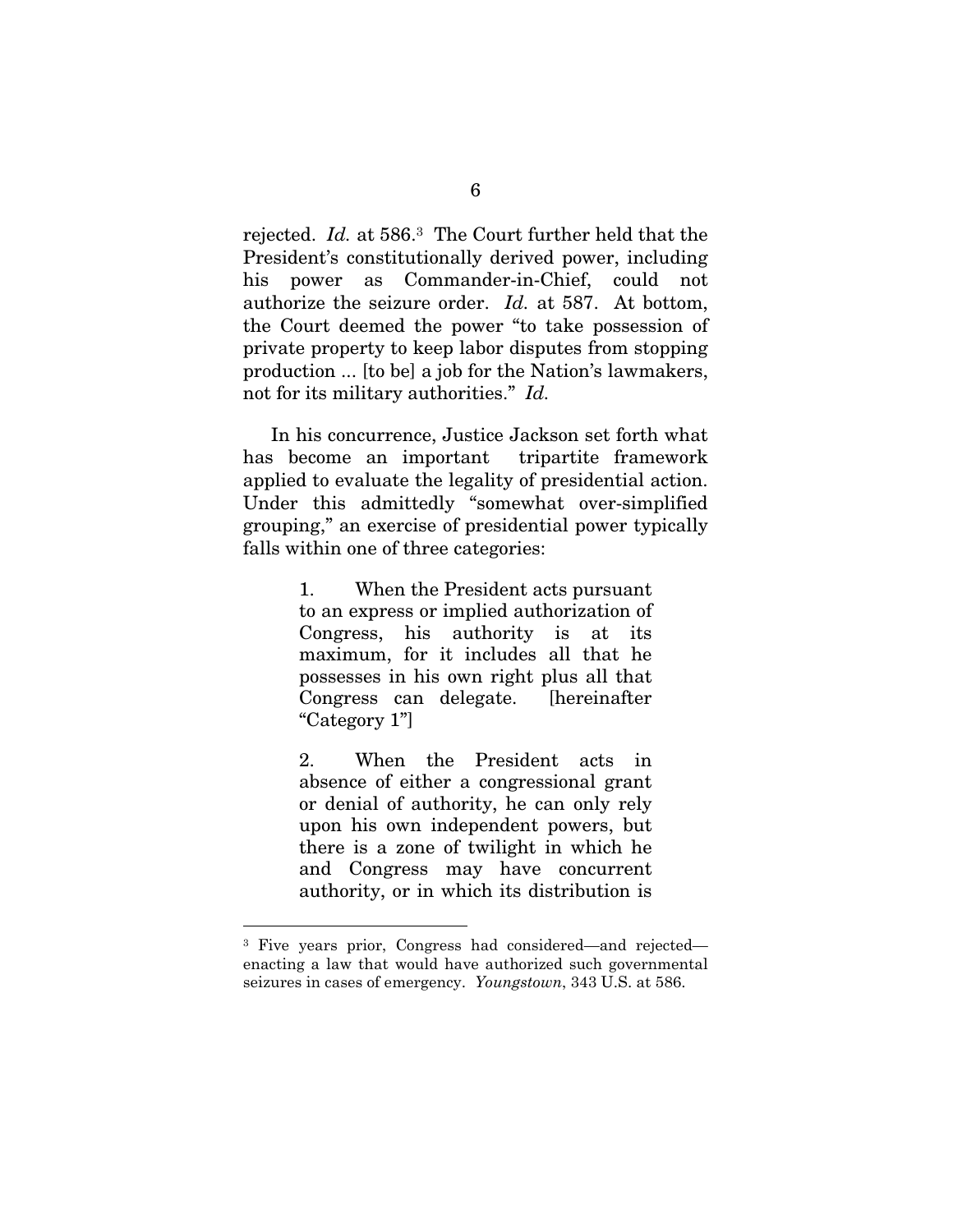uncertain. Therefore, congressional inertia, indifference or quiescence may sometimes, at least as a practical matter, enable, if not invite, measures on independent presidential responsibility. [hereinafter "Category 2"]

3. When the President takes measures incompatible with the expressed or implied will of Congress, his power is at its lowest ebb, for then he can rely only upon his own constitutional powers . . . . Courts can sustain exclusive Presidential control in such as case only by disabling the Congress from acting upon the subject. [hereinafter "Category 3"]

*Id.* at 635-38 (Jackson, J., concurring).

Justice Jackson concluded that the President's seizure order fell in Category 3 because no statute explicitly authorized the executive seizure of the steel industry, and Congress had enacted detailed procedures for the seizure of property that were inconsistent with the President's order. *Id.* at 639. Accordingly, the order could be sustained only if the seizure was "within [the President's] domain and beyond control by Congress." *Id.* at 640. Justice Jackson rejected each of the President's asserted bases for such "conclusive and preclusive" constitutional authority, *id.* at 638, including the executive power, the President's powers as commander in chief, and any "nebulous, inherent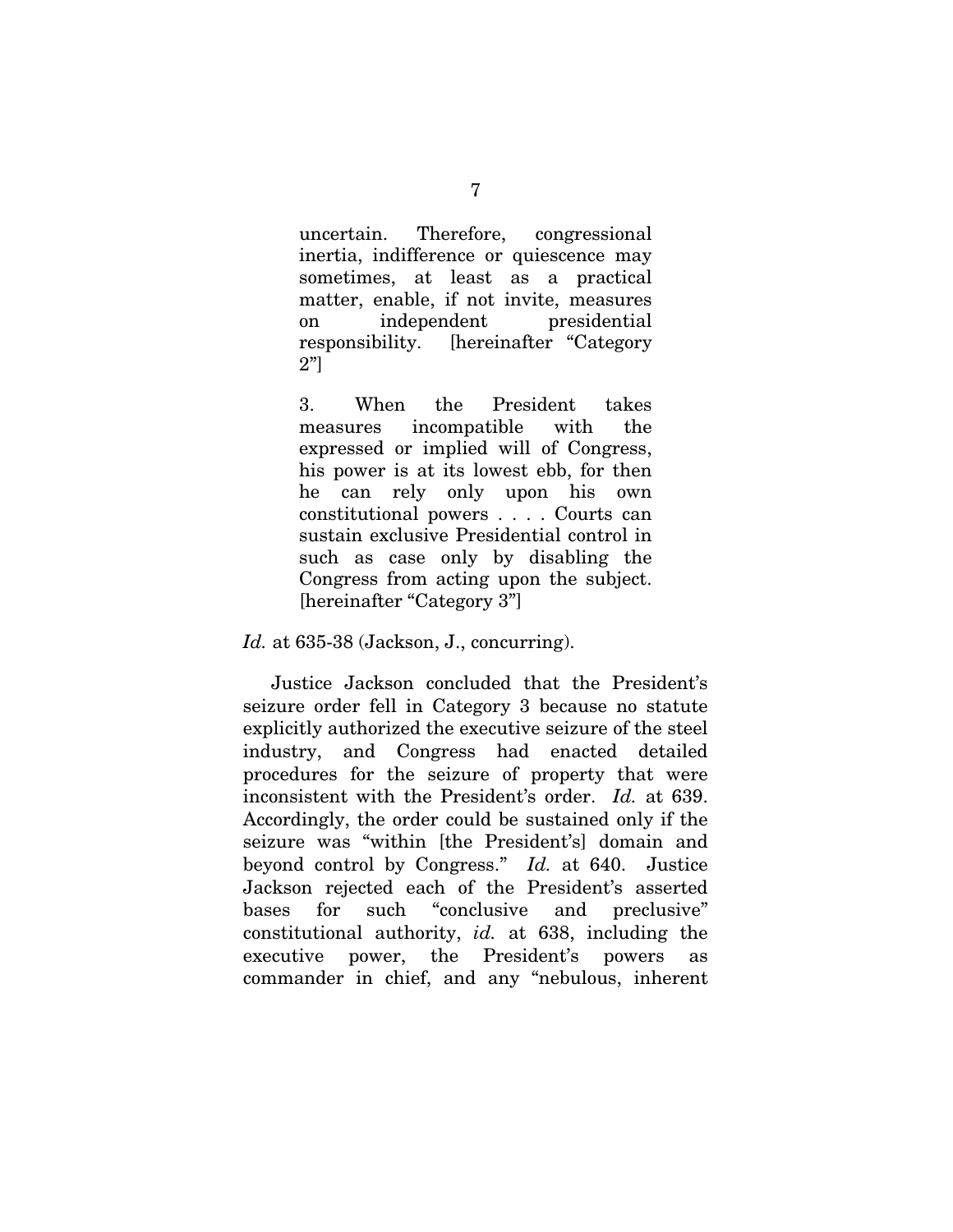powers" to act regardless of congressional decisions. *Id.* at 640-46.

Thirty years later, in *Dames & Moore*, this Court returned to the *Youngstown* categories and explained both their application and how they might overlap. In evaluating the legality of three executive orders implementing an agreement to secure the release of U.S. citizens held hostage in Iran, the Court recognized that "executive action in any particular instance falls, not neatly in one of three pigeonholes, but rather at some point along a spectrum running from explicit congressional authorization to explicit congressional prohibition." *Dames & Moore*, 453 U.S. at 669.

This Court held that the first two executive orders—which (1) nullified certain Article III prejudgment attachments on Iranian assets and (2) directed that those assets be transferred to federal authorities for ultimate return to Iran—were specifically authorized by the International Emergency Economic Powers Act ("IEEPA") and thus fell within *Youngstown*'s Category 1. *Id.* at 670–74. With respect to the third order, suspending pending claims, however, the Court ruled that neither the IEEPA nor the so-called Hostage Act of 1868 provided statutory authority for this executive action. "Although the broad language of the Hostage Act suggests it may [have] cover[ed] this case," the Court recognized that legislative history suggested the Act was passed in response to a non-analogous situation, and it was therefore "somewhat ambiguous" as to whether Congress contemplated the precise presidential action at issue. *Id.* at 675‒77.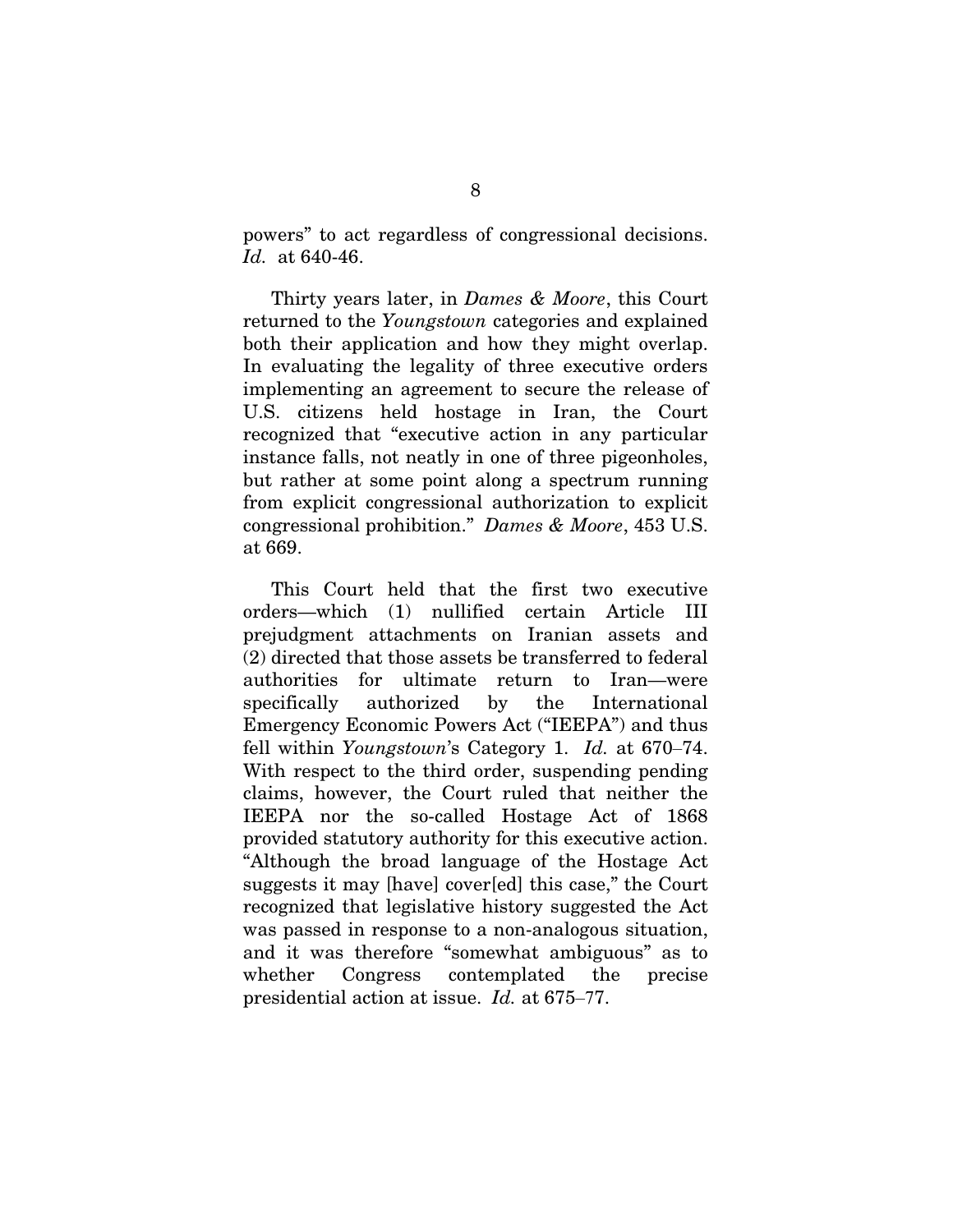Given this ambiguity, the Court looked to two factors, (a) the "general tenor of Congress's legislation in this area" and (b) the long and unbroken history of claims settlement through Executive Agreement. *Id.* at 678–80. The Court concluded that Congress had acquiesced in the President's exercise of authority to settle claims against foreign powers. *Id.* The Court emphasized, however, the "narrowness" of its decision, *id.* at 688, and indicated that, as this Court has recently explained, its approach was not intended to "be construed as license of the broad exercise of unilateral executive power." *Bank Markazi v. Peterson*, 136 S. Ct. 1310, 1328 & n. 28 (2017).

Applying *Youngstown* and *Dames & Moore* here, *amici* have evaluated whether § 1182(f)'s facially broad language specifically authorizes the Executive Order. *Amici* conclude that language, particularly when read in light of subsequent legislation and executive action, does not sustain the Executive Order. In light of the interpretive history of this provision, it is, at a minimum, ambiguous whether Congress intended to afford the President such broad discretion. Moreover, neither of the factors licensing presidential authority in *Dames & Moore* is present in this case. Indeed, other "legislation in this area," *Dames & Moore*, 453 U.S. at 678, demonstrates Congress's affirmative *opposition* to the use of nationality in determining eligibility for entry (beyond specific visa allocation authorization) and, more generally, its opposition to substituting categorical proxies for "dangerousness" in place of an individualized assessment. Because the President lacks any "conclusive and preclusive" constitutional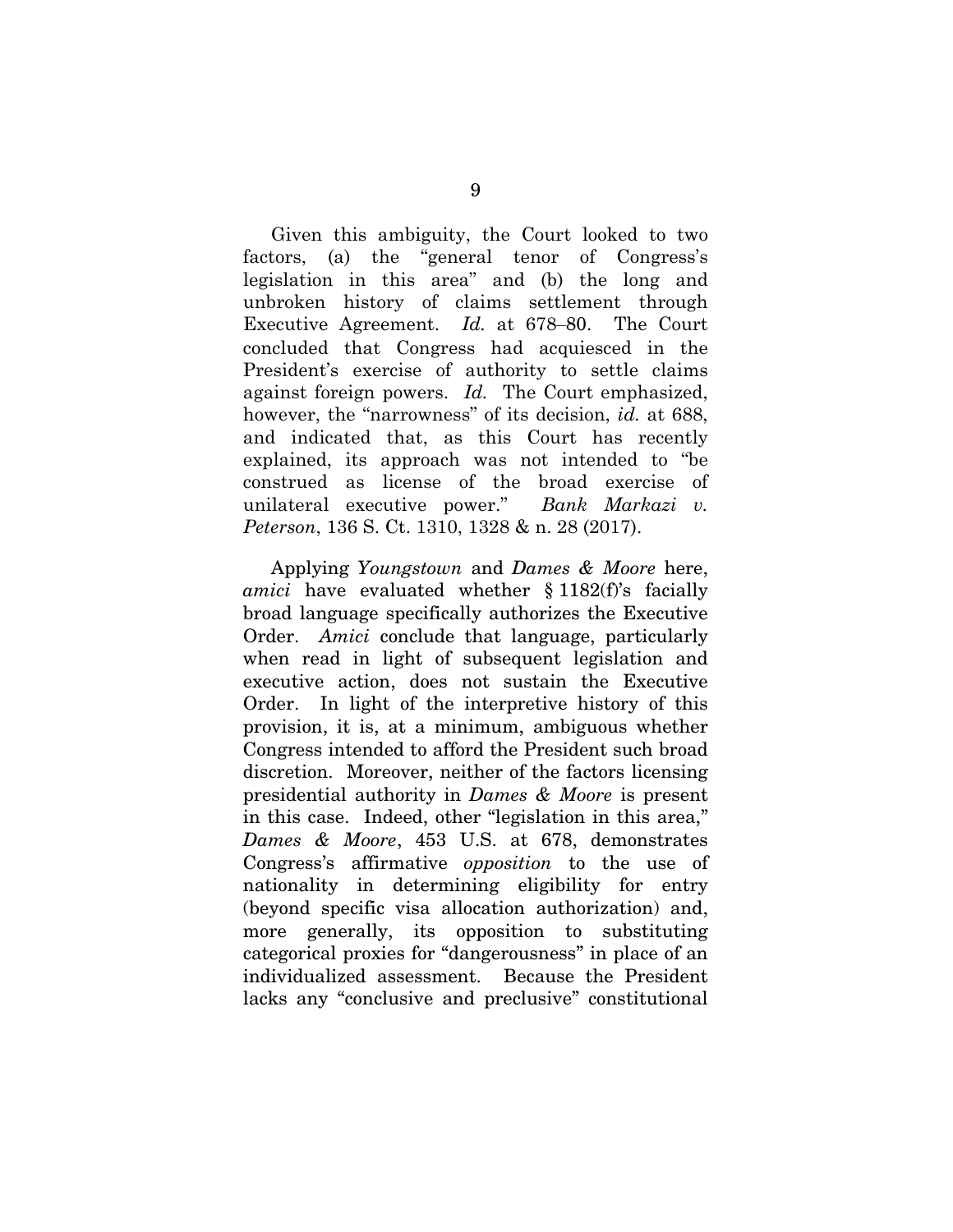power to override this contrary congressional intent, *Youngstown*, 343 U.S. at 638 (Jackson, J., concurring), the Executive Order was not authorized.

#### II. SECTION 1182(F) DOES NOT GRANT THE PRESIDENT UNFETTERED DISCRETION TO EXCLUDE NONCITIZENS

As *Youngstown* and *Dames & Moore* illustrate, a careful analysis of specific statutes is essential to evaluating the lawfulness of executive action. The President asserts that 8 U.S.C. § 1182(f) provides authorization for the Executive Order. Section 1182(f) provides:

> Whenever the President finds that the entry of any aliens or of any class of aliens into the United States would be detrimental to the interests of the United States, he may by proclamation, and for such period as he shall deem necessary, suspend the entry of all aliens or any class of aliens as immigrants or nonimmigrants, or impose on the entry of aliens any restrictions he may deem to be appropriate.

8 U.S.C. § 1182(f).<sup>4</sup>

<sup>4</sup> The Executive Order cites a second provision to support its claim of statutory authorization, section 215(a)(1) of the Immigration and Nationality Act, which provides: "Unless otherwise ordered by the President, it shall be unlawful … for any alien to depart from or enter or attempt to depart from or enter the United States except under such reasonable rules, (footnote continued)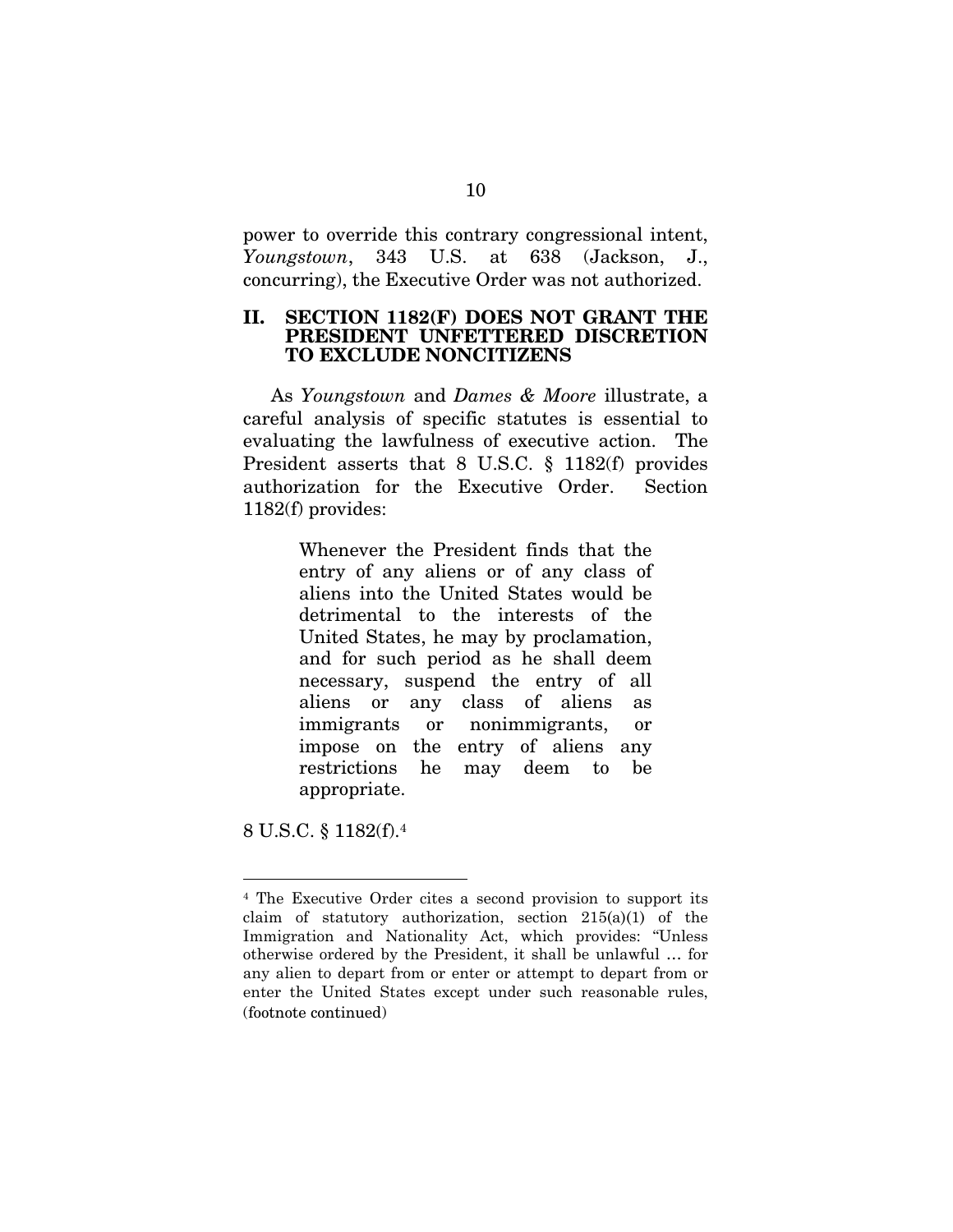Although the President claims that this language delegates unfettered discretion to the Executive to suspend entry for whole classes of aliens based on any criteria whatsoever, canons of statutory construction as well as the statute's interpretive history counsel against such an expansive reading. The House Report recommending the bill that would enact § 1182(f) began with a lengthy affirmance of the power of *Congress* to control immigration, *see* H.R. Rep. 82-1365 at 5–6, a principle derived directly from the Constitution, which vests Congress with authority to "establish an uniform Rule of Naturalization" and to regulate or prohibit the "Migration" of persons. U.S. Const., art. I, s. 8,9.5 The sorry history of the Migration clause, aimed to protect the slave trade, does not preclude its use to show the relevant constitutional framework—that after the twenty year hiatus stipulated, it is for Congress to decide on the "Migration … of … Persons."6

regulations, and orders, and subject to such limitations and exceptions as the President may prescribe." 8 U.S.C. 1185(a)(1) (hereinafter section  $1185(a)(1)$ ). This provision does not add to the President's substantive authority.

<sup>5</sup> Article I, Section 9, prohibits Congress, for a period of twenty years, from prohibiting "[t]he Migration or Importation of such Persons as any of the States now existing shall think proper to admit."

<sup>6</sup> This Court has identified other sources for Congress's power to regulate immigration, including the Commerce Clause, war powers and powers inherent in sovereignty. *See generally, e.g., Chae Chan Ping v. United States,* 130 U.S. 581 (1889); *Harisiades v. Shaughnessy*, 342 U.S. 580 (1952).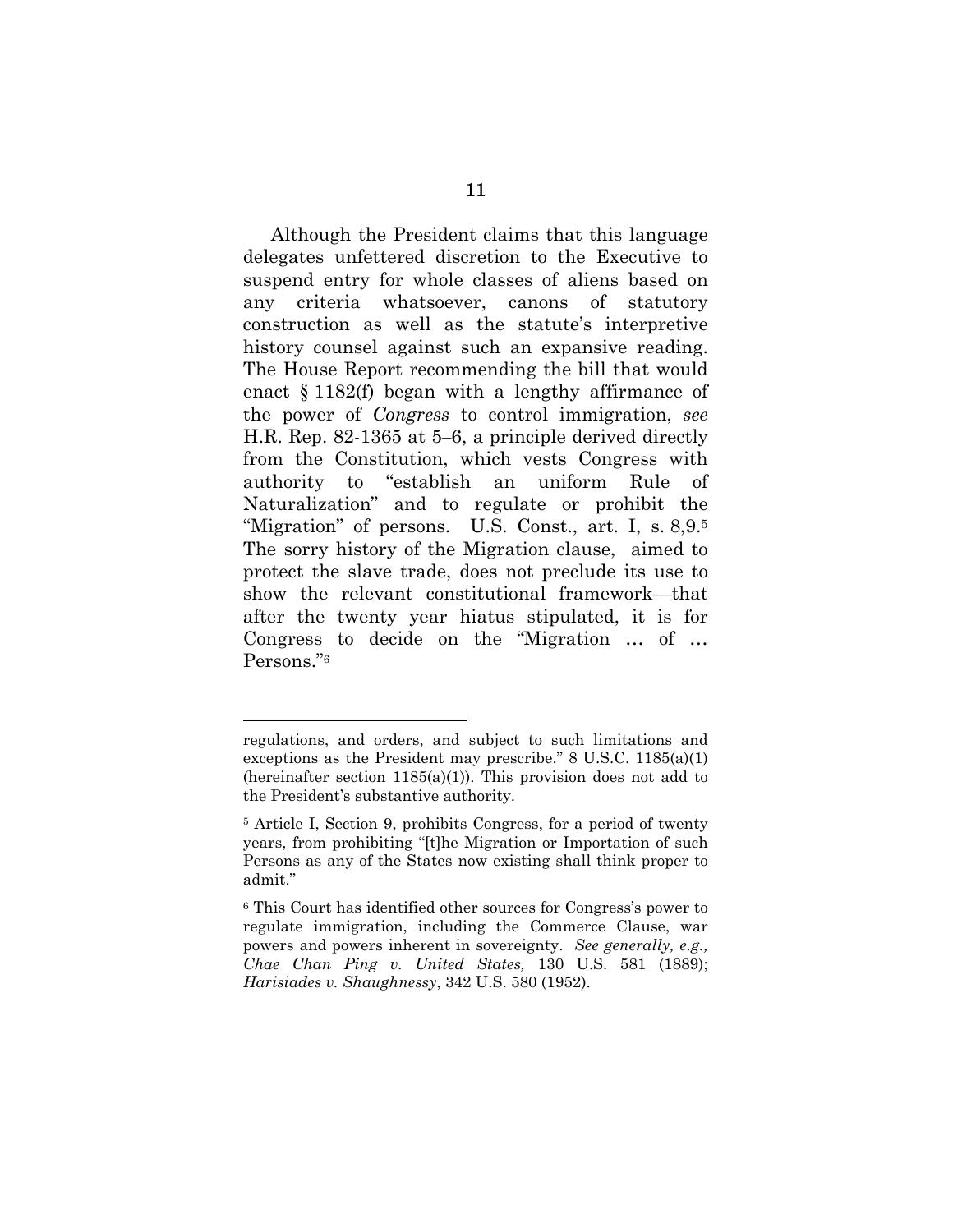Given congressional power, the question becomes understanding what Congress has delegated and this case is one of many in which a potentially broad authorization from Congress has to be read by this Court to reflect basic principles of separation of powers and to avoid constitutional questions about the limits of delegation.<sup>7</sup> In *Hamdan,* 548 U.S. 557, this Court concluded that the Joint Resolution for the Authorization for Use of Military Force (AUMF), enacted by Congress immediately after the September 11 terrorist attacks, while capacious, did not authorize the use of military commissions to try suspected terrorists. The AUMF delegates to the President power to "use all necessary and appropriate force against those nations, organizations, or persons he determined planned, authorized, committed, or aided the terrorist attacks … in order to prevent any future acts of international terrorism against the United States by such nations, organizations or persons.'" *Id.* at 568 (quoting AUMF, 115 Stat. 224). The President invoked this authority to issue an Executive Order providing for trial by military commission for any individual

<sup>7</sup> In *United States v. Curtiss-Wright Export Corp.*, 299 U.S. 304, 312 (1936), the Court rejected a non-delegation challenge to a far more narrowly circumscribed statute. Congress had passed a Joint Resolution authorizing the President to prohibit "the sale of arms and munitions of war in the United States to those countries now engaged in armed conflict in the Chaco," to wit, fighting between Paraguay and Bolivia, upon making certain findings. In concluding that presidential power was at its zenith in this case, the Court was addressing a factual circumstance in which the President was acting pursuant to a very specific, and limited, authorization by Congress.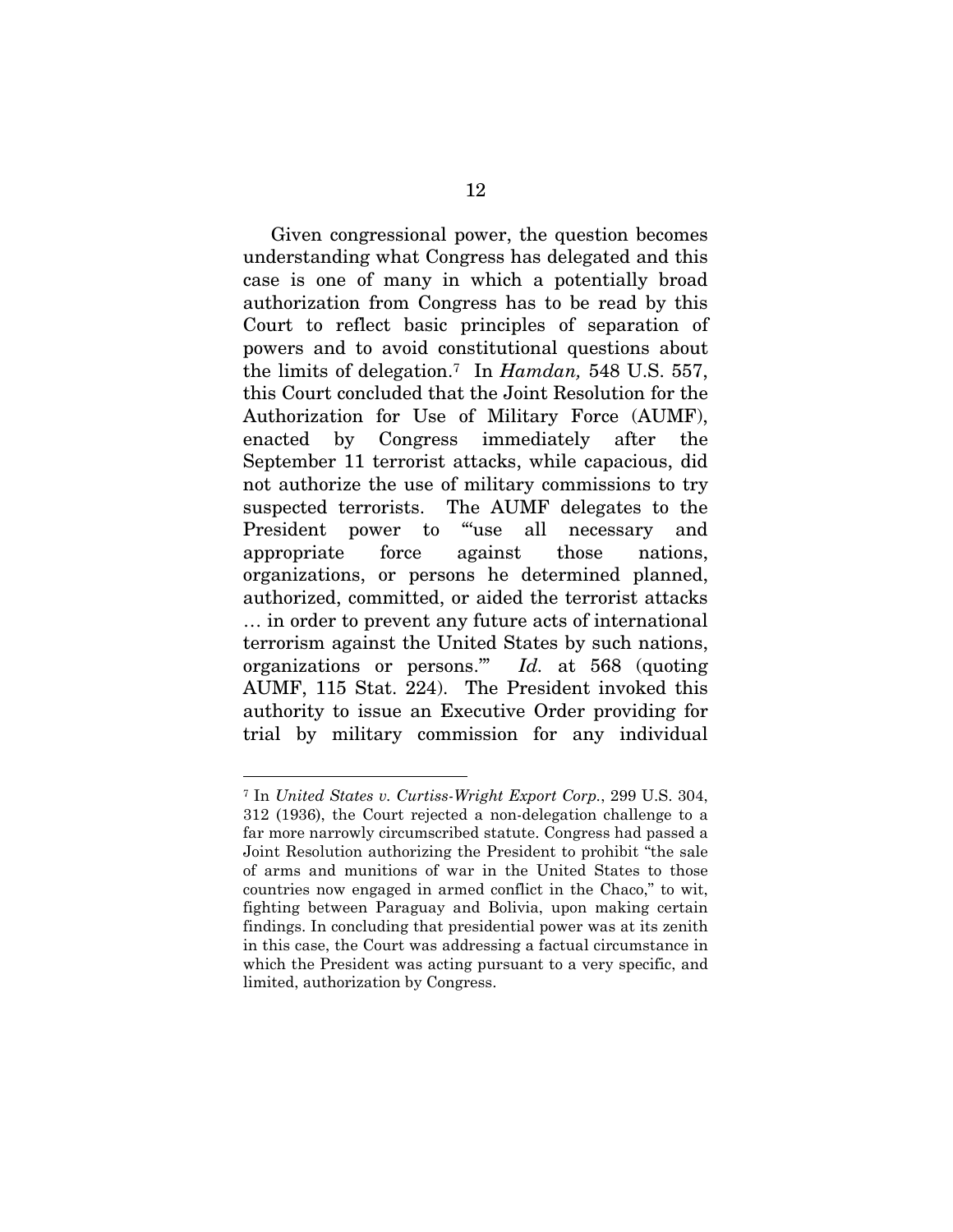suspected of membership in al Qaeda or participation in terrorist acts against the United States. *Id.* at 568. The Court concluded that "there is nothing in the text or legislative history of the AUMF even hinting that Congress intended to expand or alter Article 21 of the" Uniform Code of Military Justice. *Id.* at 594. Even in the context of a direct response to domestic terrorist attacks, the Court did not approve the excessive claim by the Executive of unfettered authority to convene military commissions to try noncitizens.

Similarly, *Jean v. Nelson*, 472 U.S. 846 (1985), shows that a broad statutory delegation of immigration discretion to the executive should not be read as conferring limitless power to engage in discrimination. There, the Eleventh Circuit had concluded that in enacting a statute granting the Executive discretion to "parole into the United States any … alien applying for admission 'under such conditions as he may prescribe,'" Congress delegated to the Executive the authority to make parole decisions on the basis of race or national origin, and that such a delegation was consistent with the Constitution. *Id.* at 848, 852 (quoting 8 U.S.C.  $§ 1182(d)(5)(A)).$  This Court declined to endorse this view. The Court found it unnecessary to reach the constitutional issues in light of its conclusion that the statutes and regulations prohibited such discrimination. *Id.* at 854‒56, *cf. id.* at 862‒63 (Marshall, J., dissenting) (noting absence of language in statute expressly prohibiting nationality-based distinctions).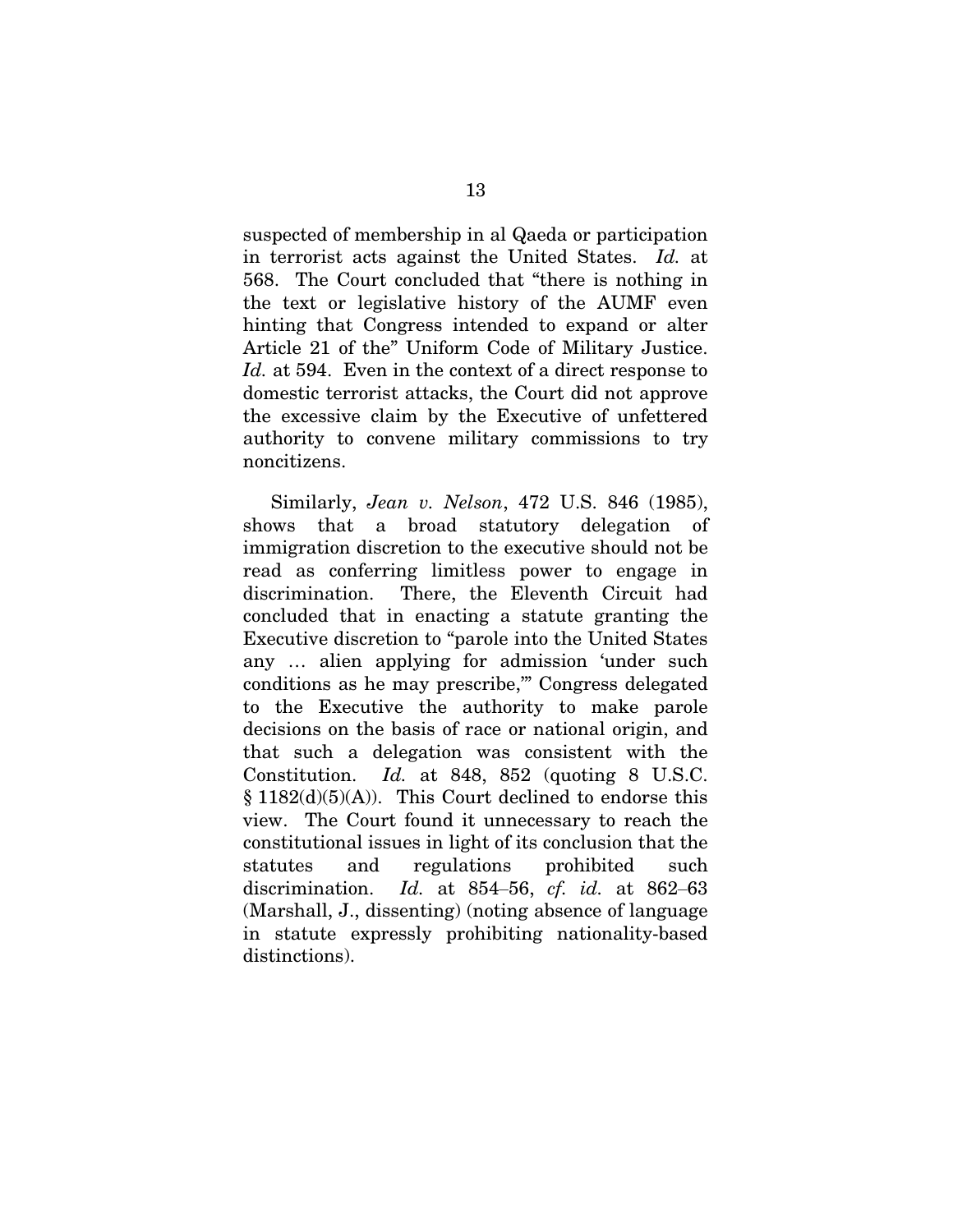Even in *Dames & Moore*, which concluded that the President did have the constitutional authority to suspend pending judicial claims against Iran, the Court was unwilling to read a broadly worded statute, outside of the context of other relevant statutes and past practices, to authorize presidential action. After deciding that the International Emergency Economic Powers Act (IEEPA) did not authorize the President's actions, the Court further analyzed the much older Hostage Act of 1868, which provided that whenever a U.S. citizen was unjustly held by a foreign government, the President was to demand the citizen's release "and if the release so demanded is unreasonably delayed or refused, *the President shall use such means, not amounting to acts of war and not otherwise prohibited by law, as he may think necessary and proper to obtain or effectuate the release.*" 22 U.S.C. § 1732 *(*emphasis added). *See also Dames & Moore*, 453 U.S. at 676. While recognizing this "broad language," the Court nonetheless declined to construe it as authorizing the President's suspension of pending claims. *Id.* at 676- 77. The Court noted that the issue prompting the 1868 legislation did not involve foreign powers interested in trading hostages back, but rather foreign powers seeking to repatriate American citizens. *Id.* The Court then turned to the legislative history, which it found "somewhat ambiguous" on whether the statute contemplated actions such as those taken by the President. *Id.* at 677. But the Court found that Congress *had* enacted specific procedures to implement Executive Agreements of this kind and, from that, concluded that Congress had "placed its stamp of approval" on such actions. *Id.* at 680.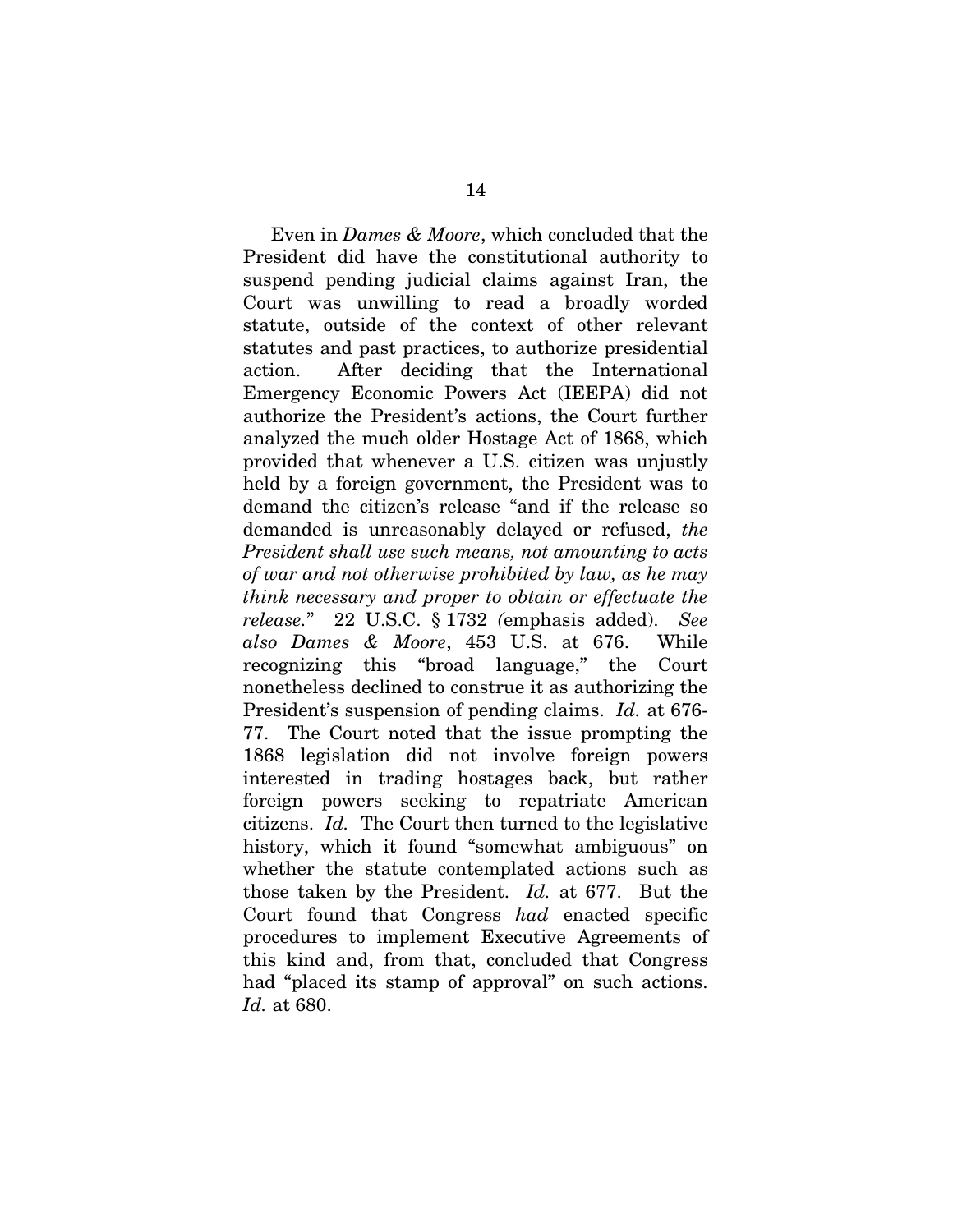The Executive Order here benefits from no such "stamp of approval." Unlike in *Dames & Moore,*  there is no evidence that Congress assumed, much less endorsed, unlimited executive power to exclude noncitizens on the basis of nationality alone. No President has ever issued an order akin to what is before this Court now—eliminating any possible inference that Congress has "acquiesced" to such a practice. Rather, past presidential exercises of the authority to bar noncitizens' entry suggest an understanding of meaningful limits to this power. A recent Congressional Research Service Report identified 43 instances between 1981 and 2017 where the president invoked  $\S$  1182(f) to suspend the entry of noncitizens. *See* Kate Manuel, Cong. Research Serv., R44743, *Executive Authority to Exclude Aliens: In Brief* (Jan. 23, 2017). In one additional instance of which amici are aware, the President relied on section  $1185(a)(1)$  rather than section  $1182(f)$  to justify the suspension of a class of aliens.<sup>8</sup>

On no occasion has a President used nationality alone to impute individualized characteristics for the purpose of barring noncitizens' entry into the United States. In the vast majority of instances, the executive barred noncitizens who on an individual basis demonstrated engagement in a particular course of conduct. *See, e.g.,* Exec. Order No. 13694, 80 Fed. Reg. 18077 (Apr. 2, 2015) (suspending the entry of aliens who have engaged in significant

<sup>8</sup> As discussed immediately below, President Carter relied on section 1185(a) to "prescribe limitations and exceptions" on the entry of Iranians.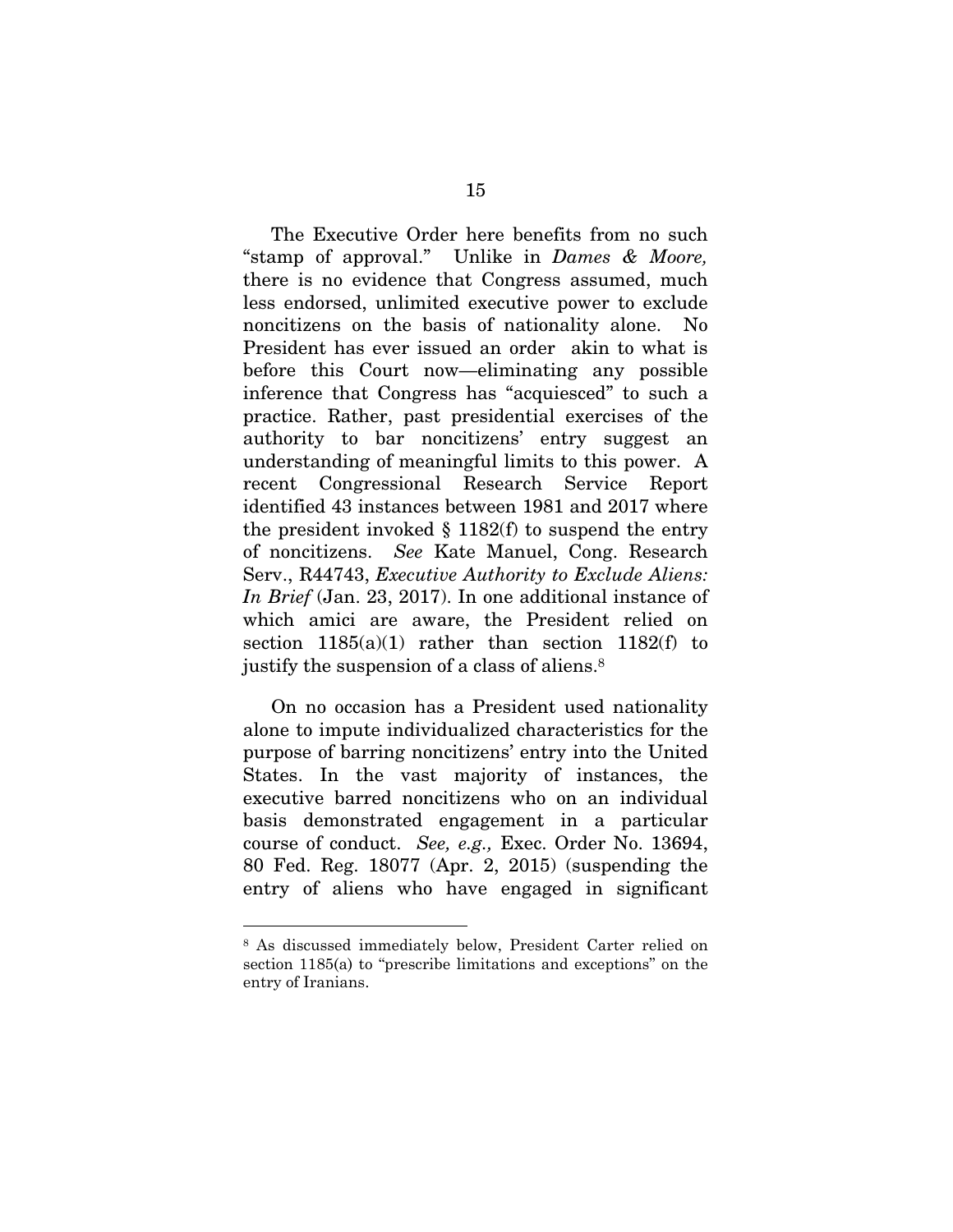"malicious cyber-enabled activities"); Proclamation No. 8697, 76 Fed. Reg. 49277 (Aug. 9, 2011) (suspending entry of individuals who participate in serious human rights violations); Proclamation No. 4865, 46 Fed. Reg. 48017 (Oct. 1, 1981) (suspending entry of noncitizens who approach the United States by sea without documentation).

A number of instances target individuals from particular nations based on specific conduct or affiliations. *See* Exec. Order No. 13687, 80 Fed. Reg. 819 (Jan. 6, 2015) (suspending officials of the North Korean government or the Workers' Party of Korea); Proclamation No. 7524, 67 Fed. Reg. 8857 (Feb. 26, 2002) (suspending entry of individuals who threaten Zimbabwe's democratic institutions); Proclamation No. 7249, 64 Fed. Reg. 62561 (Nov. 19, 1999) (suspending entry for individuals responsible for repression of civilian population in Kosovo); Proclamation No. 5377, 50 Fed. Reg. 41329 (Oct. 10, 1985) (suspending the entry of nonimmigrant officers or employees of the Government of Cuba or the Communist Party of Cuba).

In only two instances has the President suspended entry without regard to individualized conduct, and both were part of specific conflicts with a particular country. In response to the Government of Cuba's decision to suspend execution of thengoverning immigration agreements between the U.S. and Cuba, President Reagan, in August 1986, suspended the entry of Cuban nationals under certain types of immigrant visas. Proclamation No. 5517, 51 Fed. Reg. 30470 (Aug. 26, 1986). President Carter invoked section  $1185(a)(1)$  to "prescribe"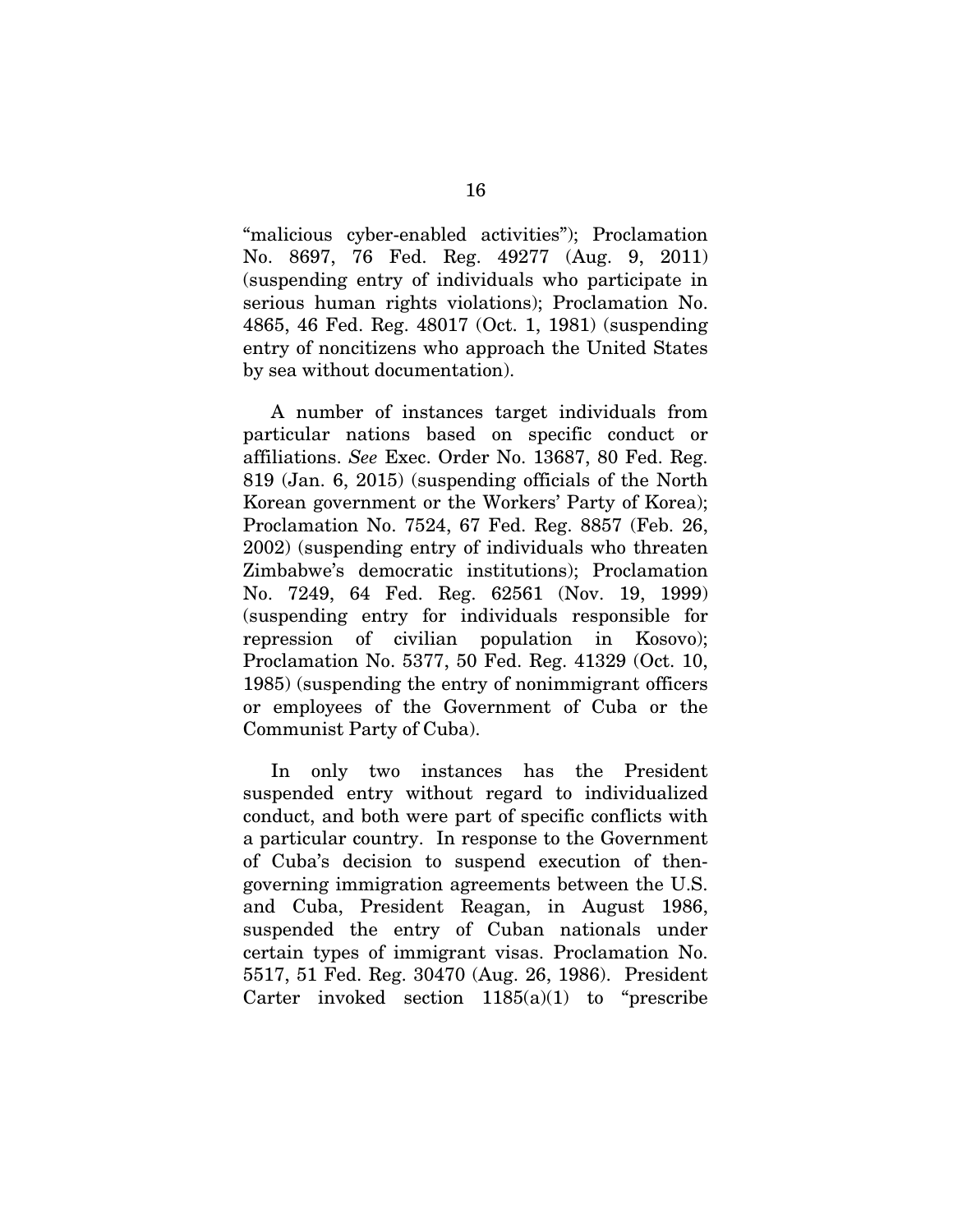limitations and exceptions on the rules and regulations governing entry of aliens into the United States" for Iranians. Exec. Order No. 12172, 44 Fed. Reg. 67947 (Nov. 26, 1979); Exec. Order 12206, 45 Fed. Reg. 24101 (Apr. 7, 1980) (modifying Exec. Order No. 12172). These orders were a specific response to actions taken by a foreign government.<sup>9</sup> In neither of these instances did the Executive's actions impute individualized characteristics on the basis of nationality. Nationality was not used as a surrogate for dangerousness, but as a means of sanctioning a country for its behavior towards the United States. The exclusion of Cubans in the 1980s and of Iranians during the Iranian hostage crisis was not based on presumptions of, for example, criminality. Instead, these exclusions were deployed as diplomatic tools to target the *governments* of those nations,<sup>10</sup> in resolving intergovernmental foreign

<sup>9</sup> The ban on entry of Iranian nationals was a direct response to the Iran hostage crisis. *See* Jimmy Carter, "Sanctions Against Iran Remarks Announcing U.S. Actions.", April 7, 1980. The ban on entry of Cubans was a direct response to Cuba's decision to "suspend all types of procedures regarding the execution" of the immigration agreement between Cuba and the United States. It applied only to immigrant entrants, and only to those who did not enter as "immediate relatives under Section 201(b)" or "as preference immigrant under Section 203(a)." Proclamation No. 5517, 51 Fed. Reg. 30470 (Aug. 26, 1986).

<sup>10</sup> The President has, through executive orders, identified specific nationalities in another context—to determine the level of scrutiny to be applied to visa applicants, including to relax the review prior to entry. Those actions are explicitly authorized by Congress, which has created the visa waiver program to authorize the Secretary of Homeland Security, in consultation with the Secretary of State, to designate the nationals of particular countries as eligible for entry for (footnote continued)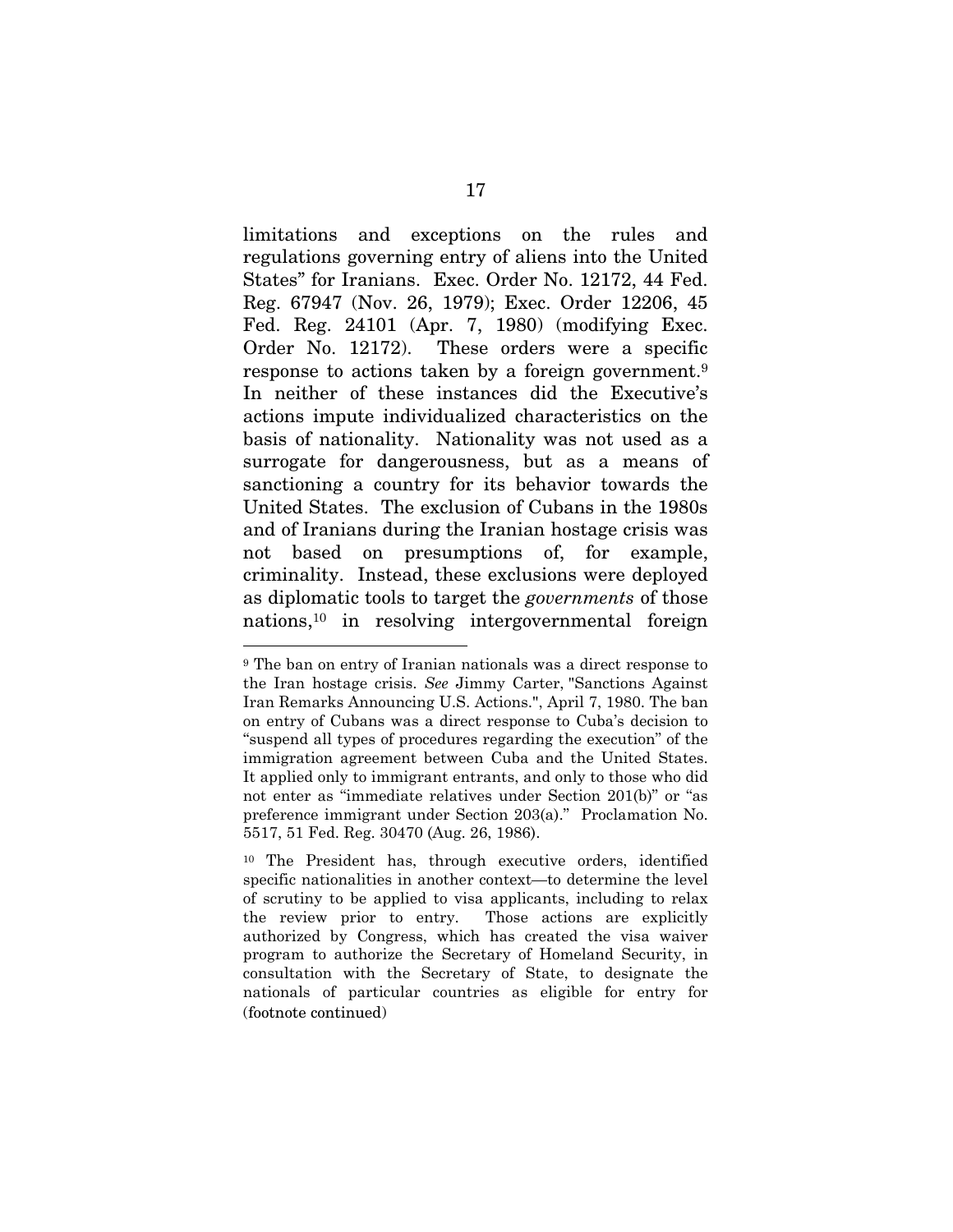policy crises within the realm of presidential power that had not been cabined by Congress.

The present case is the inverse of Dames & Moore. There, the President sought to exert his authority in an area in which the Executive had long exercised such powers and Congress had repeatedly acquiesced to that application of those Executive powers. Here, by contrast, the President seeks to exert far broader authority than any president before him; he demands, in essence, the type of "license for the broad exercise of unilateral executive power," which Dames forbade. *Bank Markazi*, 136 S. Ct. at 1328 & n.28.

Nor does the "general tenor" of congressional legislation in the immigration arena suggest congressional approval of the President's actions. *See Dames & Moore*, 453 U.S. at 678-79. Congress has enacted a complex statutory scheme that suggests just the opposite: Contrary to the Executive Order, denials of entry must be based on evaluations of dangerousness rather than the blanket assumption that individuals from certain countries are *per se* dangerous. *See, e.g.,* Anti-Terrorism and Effective Death Penalty Act of 1996, Pub. L. 104-132, 110 Stat. 1214, § 302 (1996); USA PATRIOT Act, Pub. L. No. 107-56, 115 Stat. 272, § 411 (2001); REAL ID Act of 2005, Pub. L. No. 109-13, 119 Stat. 231, § 103 (2005). As this Court said in *Food & Drug Administration v. Brown & Williamson Tobacco Corp.*, "[i]t is a

business or tourism without first securing visas at U.S. consular offices. *See* 8 U.S.C. § 1187.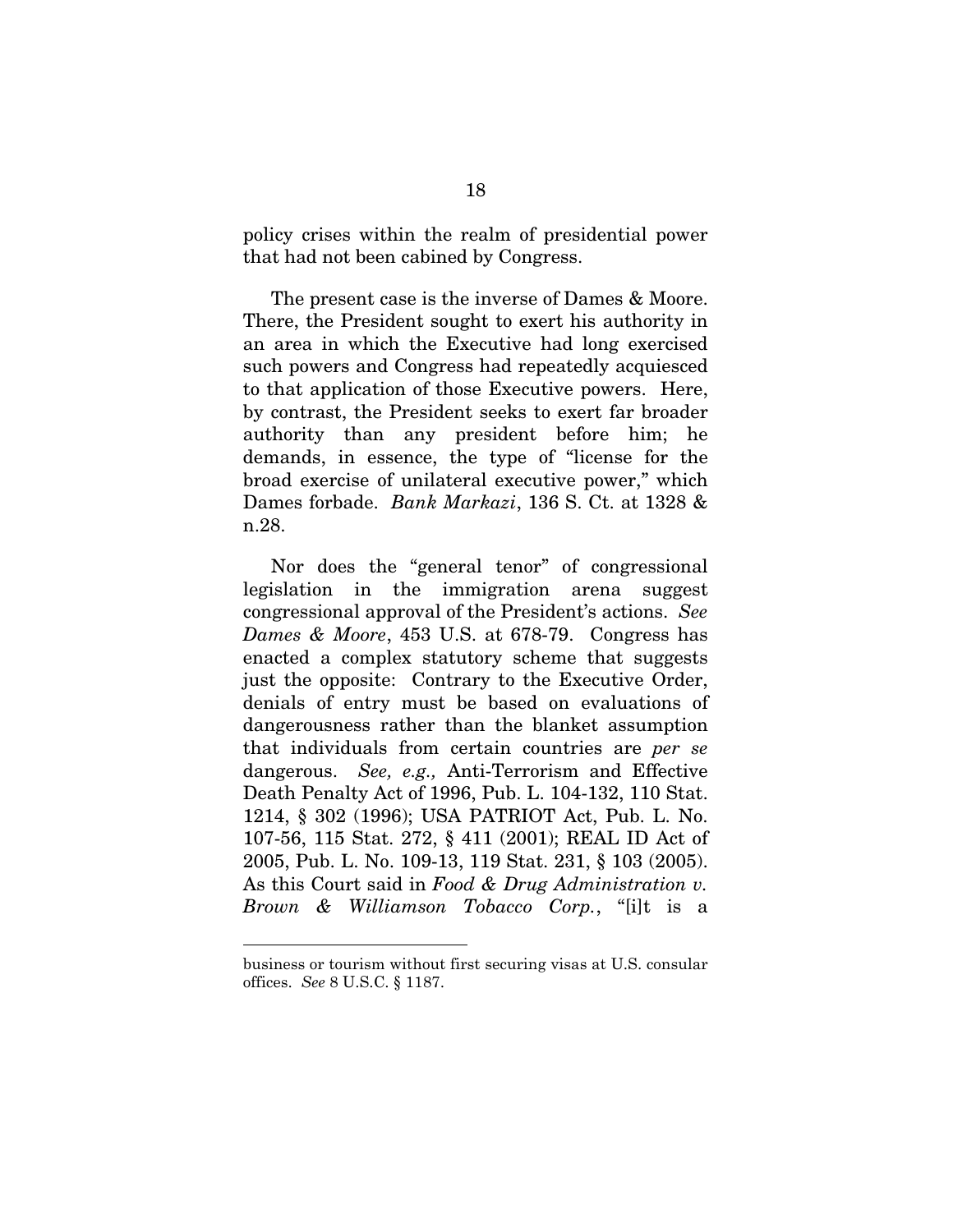'fundamental canon of statutory construction that the words of a statute must be read in their context and with a view to their place in the overall statutory scheme.'" 529 U.S. 120, 132 (2000) (quoting *Davis v. Michigan Dept. of Treasury*, 489 U.S. 803, 809  $(1989)$ <sup>11</sup>. It is to these other provisions of the INA to which *amici* now turn in more detail.

#### III. THE GENERAL TENOR OF IMMIGRATION LEGISLATION IS CONTRARY TO THE EXECUTIVE ORDER

A review of the history of immigration law is required to understand how the "general tenor" of congressional legislation changed during the last century. By the time of the 1952 enactment of section 1182(f), Congress had already begun to eschew the use of nationality as a proxy for racial, ethnic, and religious intolerance in entry determinations. And legislation enacted after 1952 evinces Congress's repudiation of the use of nationality as the sole basis to exclude persons based on generalized fears of terrorism.12 Thereafter, Congress in 1965 enacted an

<sup>11</sup> Given that section 1182(f), as properly construed, does not allow unfettered executive discretion to engage in invidious nationality-based discrimination, *see* § II, *supra*, the Court need not reach the issue of whether the President's sweeping view of section 1182(f) would raise the question of whether Congress's delegation to the Executive is invalid*. See, e.g., Gulf Oil Co. v. Bernard*, 452 U.S. 89, 99 (1981) ("Prior to reaching any constitutional questions, federal courts must consider nonconstitutional grounds for decision.").

<sup>12</sup> Given "the institutional and other barriers to the passage of legislation," affirmative acts by Congress rejecting a particular course of presidential conduct "should be given very heavy interpretive weight." Curtis A. Bradley & Trevor W. Morrison, (footnote continued)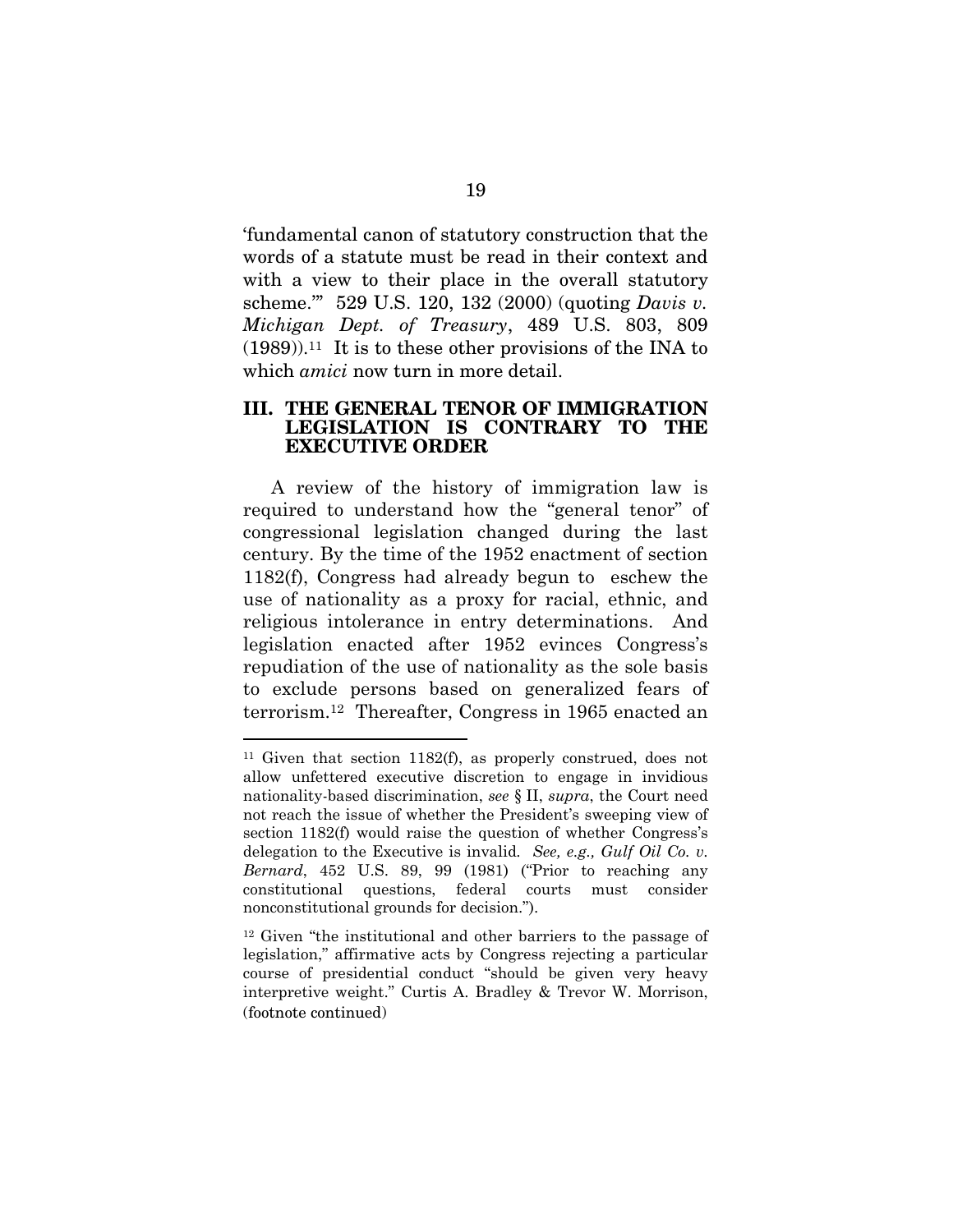explicit ban on the use of nationality to discriminate against persons seeking immigrant visas. And in other legislation, Congress has repeatedly demonstrated a commitment to relying on individualized assessments—rather than discredited stereotypes—to determine admissibility.

### A. Congress Historically Used Nationality Categorically To Exclude Noncitizens

No student of United States history can ignore that our Nation's immigration policies once routinely relied on notions of racial and cultural inferiority and religious prejudice to exclude certain nationalities as threats to our safety and stability. It was not until the mid-twentieth century that Congress, recognizing the frequency with which nationality and national origin had historically been employed as the basis for invidious discrimination based on race, religion, and ethnicity, prohibited the use of such classifications.

A brief recap of this history is helpful to deciding the constitutionality of the Executive Order. Beginning after the Civil War, Congress relied expressly on nationality to restrict the entry of noncitizens perceived as threats to national security and national identity.<sup>13</sup> Congress enacted a series of

*Historical Gloss and the Separation of Powers,* 126 Harv. L. Rev. 411, 449 (2012).

<sup>13</sup> Prior to the Civil War, states regulated the entry of noncitizens, as part of their regulation of people from other states. See generally Gerald L. Neuman, The Lost Century of American Immigration Law (1776-1875), 93 Colum. L. Rev. 1833, 1885 (1993).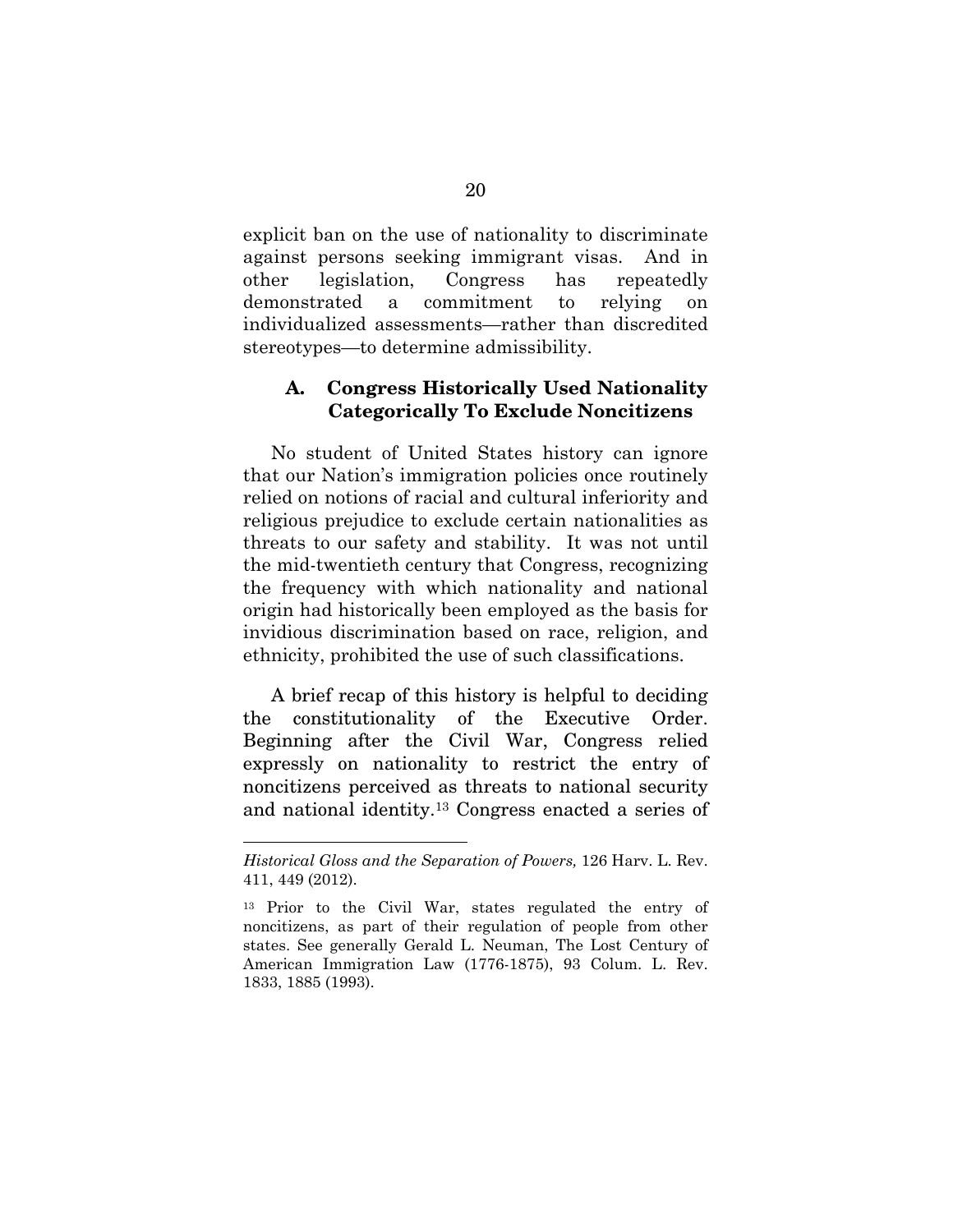laws targeting and ultimately prohibiting virtually all Chinese immigration. *See, e.g.,* Chinese Exclusion Act of 1882, ch. 126, 22 Stat. 58 (1882); Scott Act of 1888, ch. 1064, 25 Stat. 504 (1888); Geary Act of 1892, ch. 60, 27 Stat. 25 (1892); Act of April 27, 1904, ch. 1630, 33 Stat. 428 (1904).<sup>14</sup> In 1917, Congress created the "Asiatic Barred Zone," excluding noncitizens from a vast swathe of the globe stretching from Saudi Arabia to the Polynesian islands. *See* Act of February 5, 1917, ch. 29, § 3, 39 Stat. 874 (1917). In 1924, Congress imposed an even broader prohibition on immigration of noncitizens who were not "free white persons," "aliens of African nativity, . . . [or] persons of African descent." *See* Immigration Act of 1924, Ch. 190, § 13, 43 Stat. 153, 161–62 (1924); H. R. Rep. 68-350 at 6 (1924) (internal quotation marks omitted).

Noncitizens who were not categorically excluded on these racial grounds remained subject to strict national-origin quotas, a system designed to favor immigrants from northern and western Europe. *Id.* These restrictions were commonly understood to be aimed "principally at two peoples, the Italians and the Jews." 70 Cong. Rec. 3526 (1929). During this time, national origin served as a proxy for undesirable groups perceived to "reproduce more rapidly on a lower standard of living" and "unduly charge our institutions for the care of the socially

<sup>14</sup> Proponents of these measures frequently invoked national security rationales, characterizing the Chinese as "a standing menace to the social and political institutions of the country." H. R. Rep. 45-62, 3 (1879).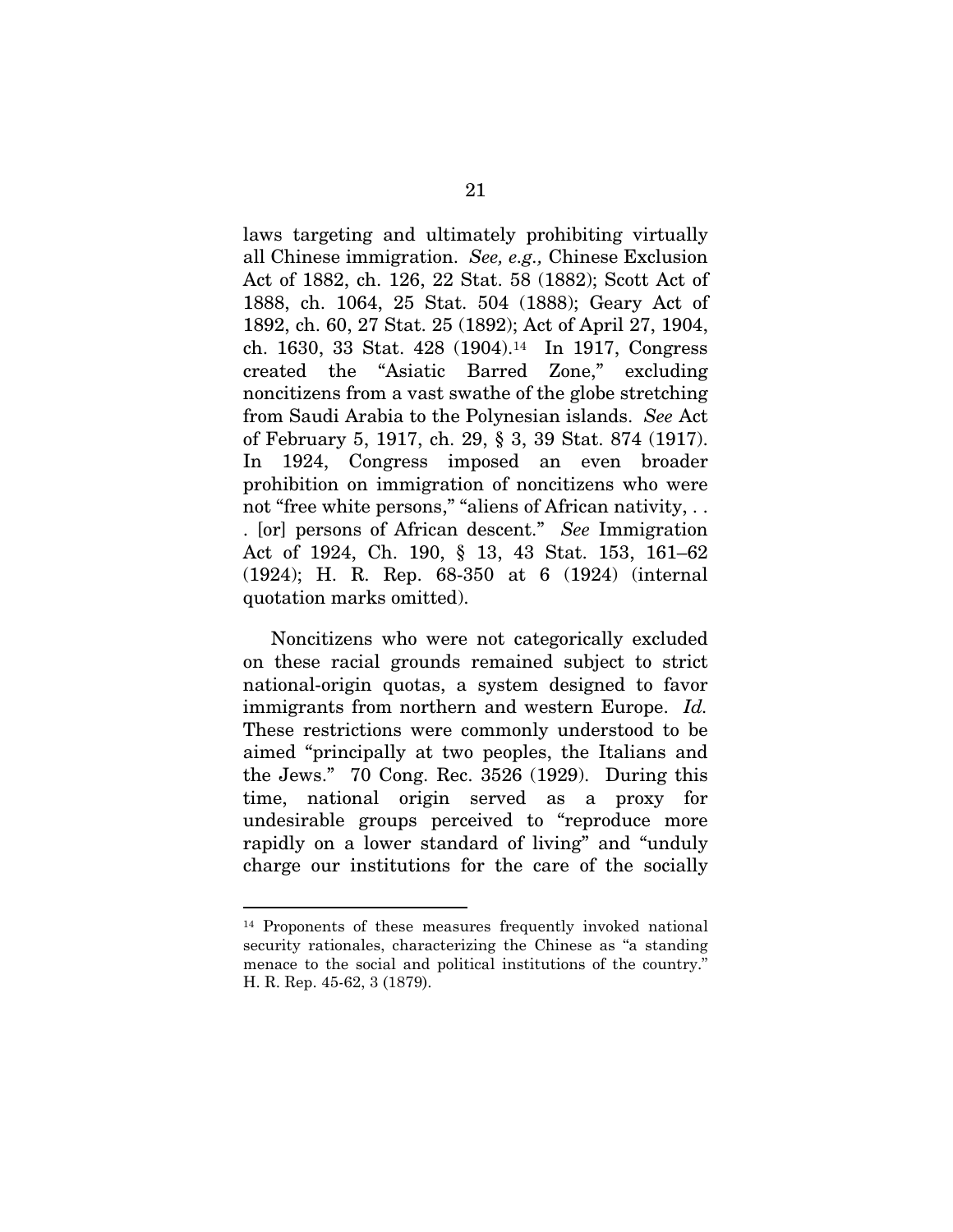inadequate." H. R. Rep. 68-350, 13-14. The goal was to "preserve, as nearly as possible, the racial status quo in the United States. It is hoped to guarantee, as best we can at this late date, racial homogeneity in the United States." *Id.* at 16. These measures were described as necessary to national survival: "If therefore, the principle of individual liberty, guarded by a constitutional government created on this continent nearly a century and a half ago, is to endure, the basic strain of our population must be maintained." *Id.* at 13.<sup>15</sup>

 $\overline{a}$ 15 To be sure, passage of the 1924 Act was not without objection. The minority report in the House noted, "The obvious purpose of [favoring northern and western Europeans over southern and eastern Europeans], however much it may now be disavowed, is the adoption of an unfounded anthropological theory that the nations which are favored are the progeny of fictitious and hitherto unsuspected Nordic ancestors, while those discriminated against are not classified as belonging to that mythical ancestral stock." H. R. Rep. No. 68-350, pt. 2, at 4. These members of Congress characterized the bill as "casting the apple of discord into our national life, and without the slightest reason is attempting to create a new classification of our population and to declare, in the form of legislation, that American citizens are to be divided into superior and inferior types, depending upon the land which gave birth to them or to their ancestors." *Id*. at 14.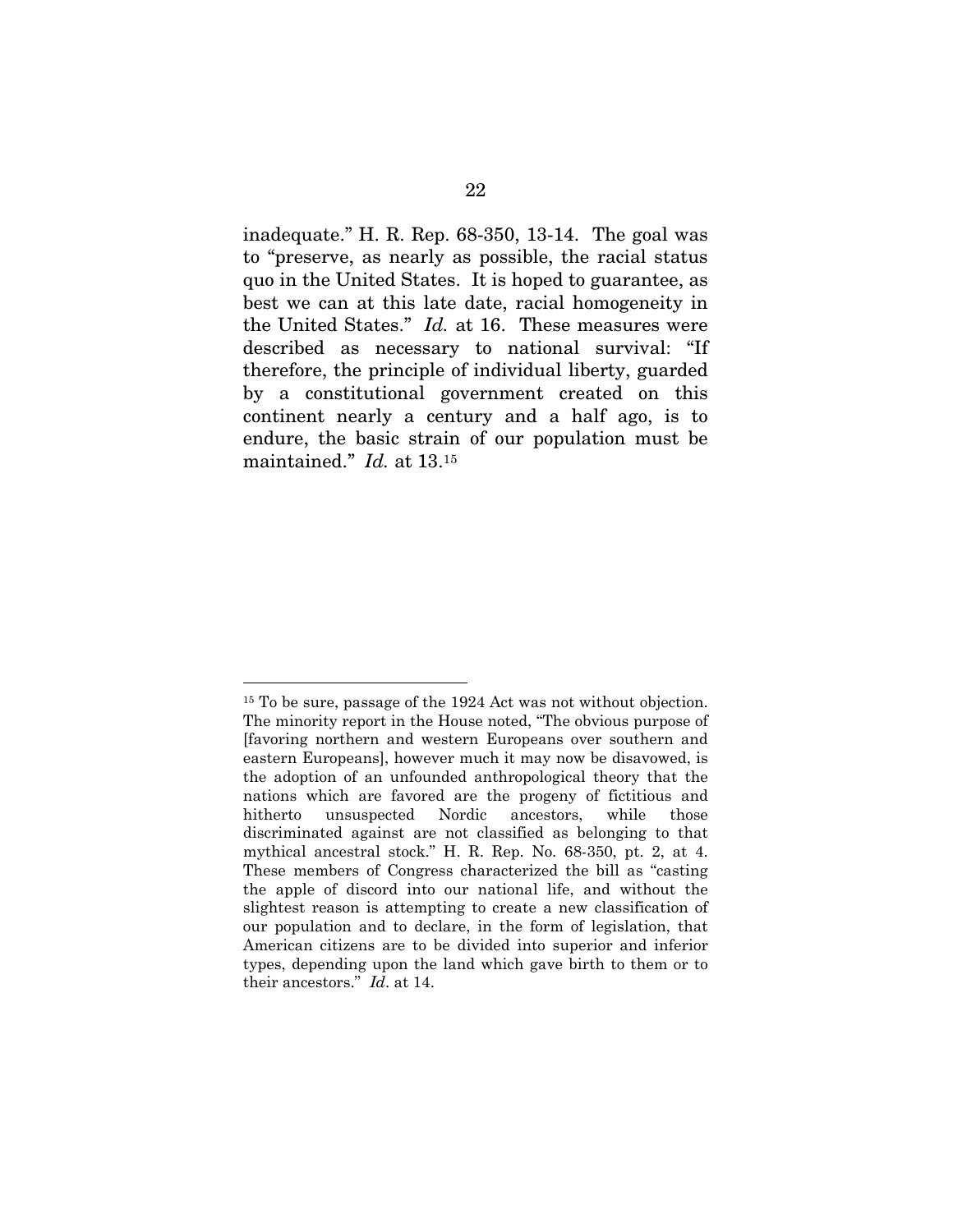## B. In 1965, Congress Expressly Prohibited the Use of Nationality in the Issuance of Immigrant Visas

In 1965, Congress enacted the Hart-Celler Act, amending the Immigration and Nationality Act. The 1965 Act eliminated the national-origins quota system that had been used to exclude nationalities deemed to be undesirable. The Act did use nationality to further equal access to immigration visas through numerical allocations but it otherwise expressly ruled out the use of nationality—as well as race, sex, place of birth, and place of residence—in the issuance of long-term immigrant visas. Pub. L. 89-236, 79 Stat. 911, sec. 2 (1965).

An overarching goal of the 1965 Act was to ensure that exclusions would be based on individualized determinations, rather than on the basis of blanket stereotypes about race and country of origin. Aside from a few exceptions, Section 1152(a) provides, in relevant part: "[N]o person shall receive any preference or priority or be discriminated against in the issuance of an immigrant visa because of the person's race, sex, nationality, place of birth, or place of residence." 8 U.S.C. § 1152(a).<sup>16</sup>

This text was explained by Senator Philip Hart, one of the chief sponsors of the bill: "No matter how you slice it, it is impossible to defend and it is

<sup>16</sup> The Hart-Celler Act abandoned the national-origin quota systems and instead imposed a uniform per-country limit of 20,000 for all countries outside of the western hemisphere. *See* Pub. L. No. 89-236, sec. 202, § 2(a), 79 Stat. 911–912 (1965).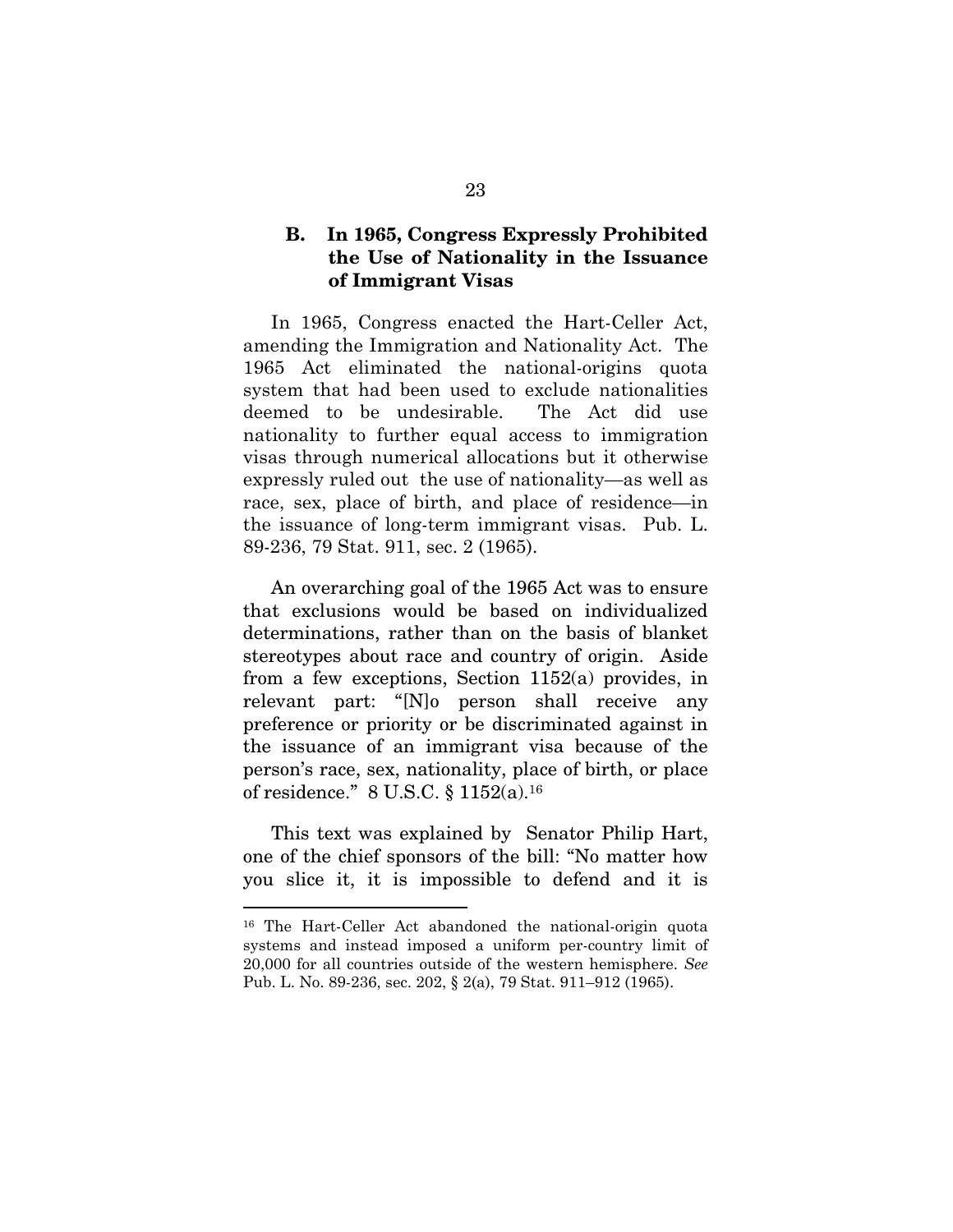offensive to anyone with a sense of the right of an individual to be judged as a good or a bad person, not from which side of the tracks he comes. This just does not make sense and should offend those of us here at home as much as we know it offends peoples all around the world." Hearings on S. 500 Before the Subcomm. on Immigration & Naturalization, 89 Cong. 4 (1965). President Johnson described the national origin quotas as "incompatible with our basic American tradition…. The fundamental, longtime American attitude has been to ask not where a person comes from but what are his personal qualities." *See* 111 Cong. Rec. 686 (Jan. 15, 1965). Thereafter, when he signed the bill, the President made plain its commitments: "This bill says simply that from this day forth those wishing to immigrate to America shall be admitted on the basis of their skills and their close relationship with those already here." Lyndon B. Johnson, Remarks At The Signing Of The Immigration Bill (Oct. 3, 1965).

The text prohibits using nationality as a basis for denying entry to long-term immigrants. The scope is likewise of central importance. Unlike other provisions of the INA, section 1152(a) acts to restrain the entire executive branch, including the President. *Cf. Sale v. Haitian Centers Council, Inc.,* 509 U.S. 155, 172 (1993) (concluding that constraints on executive discretion imposed by § 243(h) of the INA apply to the Attorney General but not the President). Further, Congress authorized, in section 1152(a), an enumerated set of exceptions relating to uniform percountry cap on immigrant visas; the President's exercise of section 1182(f) power is not listed as one of those exceptions.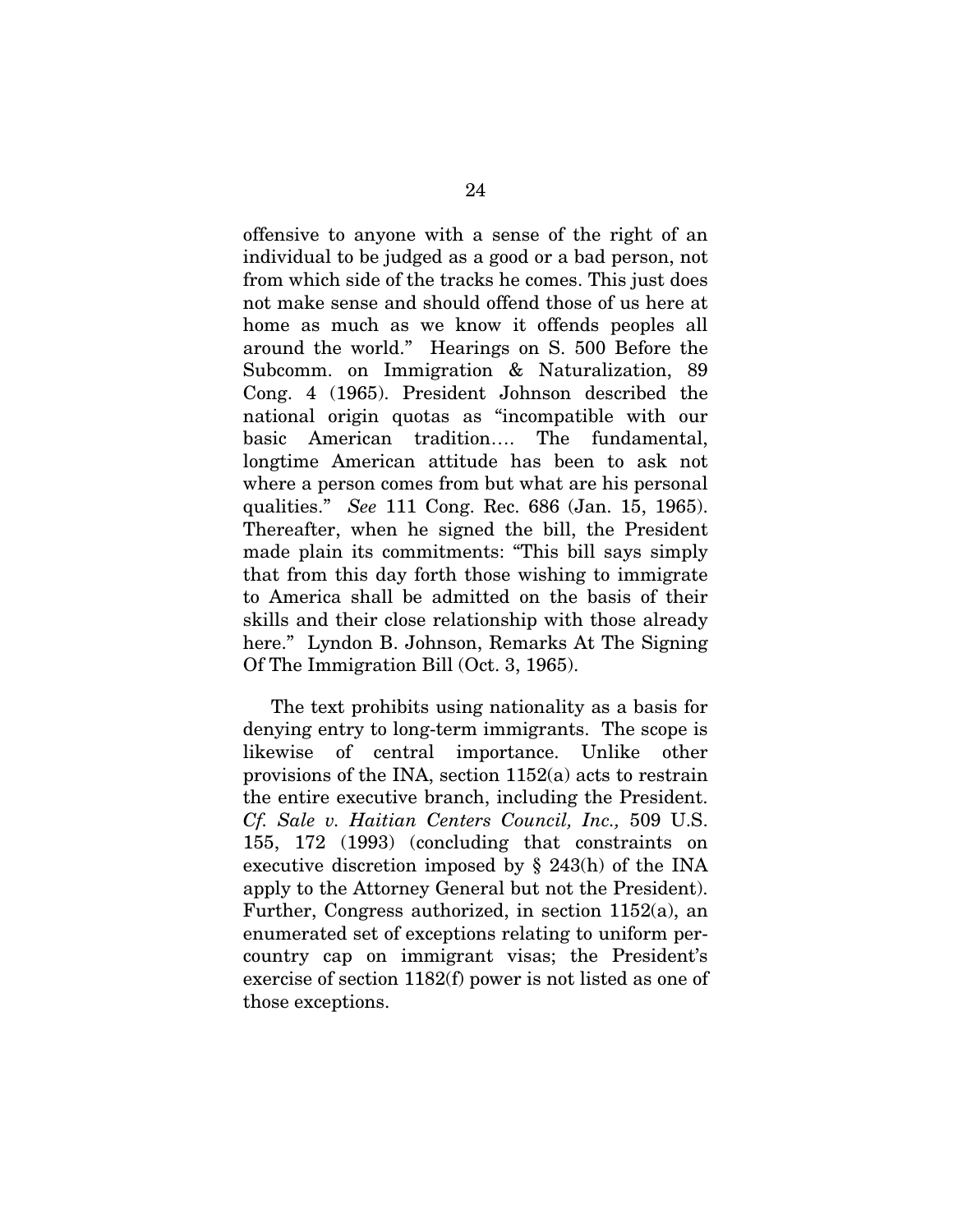## C. Congress Has Repeatedly Required That Entry Decisions Be Based On Assessment Of Noninvidious Criteria

In addition to the express language of section 1152(a) prohibiting discrimination against noncitizens seeking entry as permanent residents, the historical arc of our nation's immigration laws and the overall structure of the INA demonstrate congressional intent to preclude the use of invidious stereotypes for nonimmigrant temporary entrants as well.

Beginning in the 1940s with the repeal of the Chinese Exclusion Acts, Congress has eliminated various nationality-based bars to entry in favor of individualized assessments for undesirable traits. As explained above, the 1965 Act was enacted in furtherance of the fundamental American belief that persons ought to be judged based on their individual qualities.

Since the passage of the 1965 Act, Congress has required that the immigration processes of our government focused on individualized criteria to determine whether a given noncitizen—whether an immigrant or a non-immigrant—should be excluded as a national security risk. *See, e.g.,* Anti-Terrorism and Effective Death Penalty Act § 411 (expanding grounds for excluding noncitizens affiliated with terrorist organizations); Illegal Immigration Reform and Immigrant Responsibility Act of 1996 (IIRIRA), Pub. L. 104-208, 110 Stat. 3009 § 342; USA PATRIOT Act § 411 (2001) (expanding definition of terrorist activity for purposes of exclusion; REAL ID Act § 103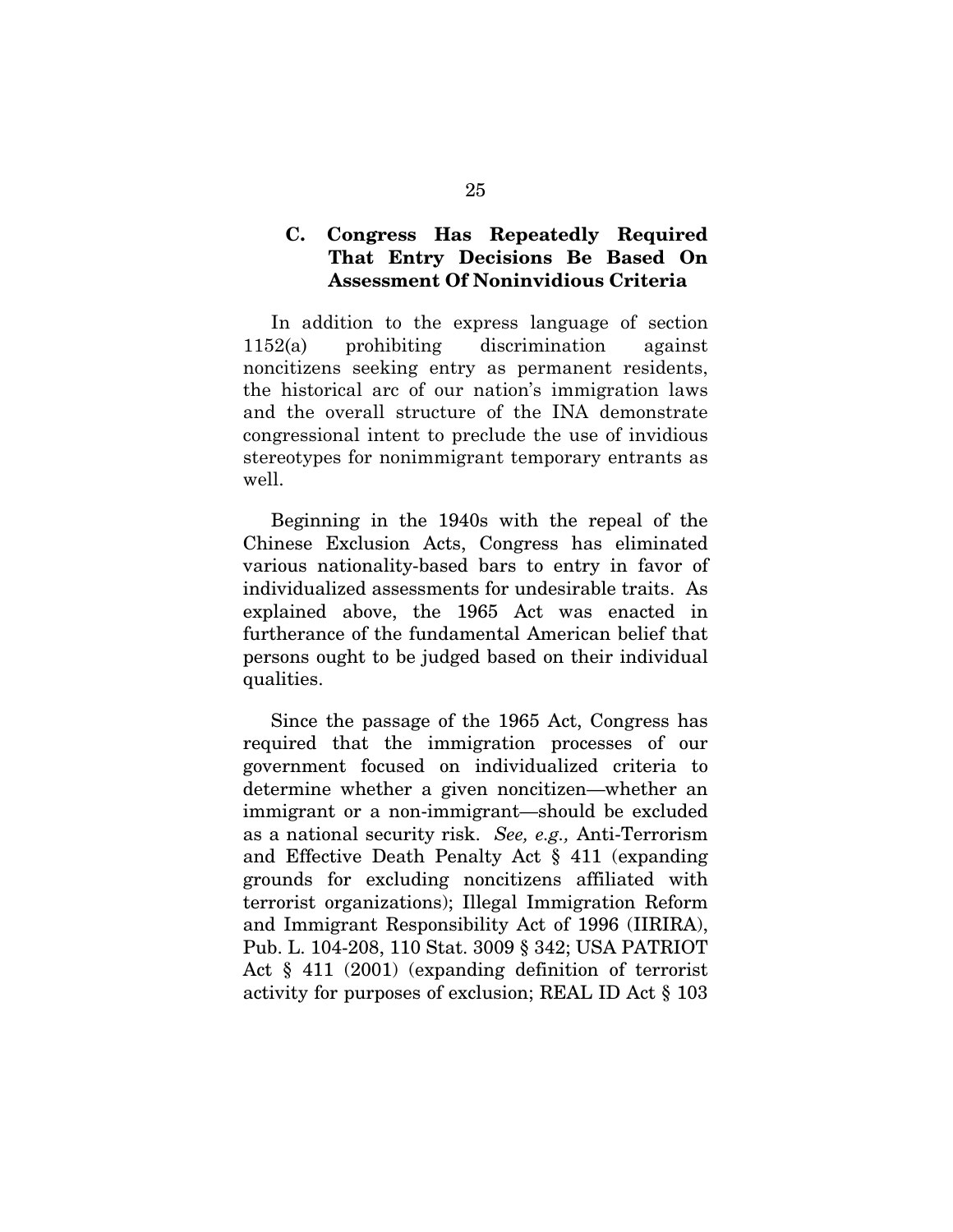(same). Thus, individuals may be excluded because, for example, they are "a member of a terrorist organization … unless the alien can demonstrate by clear and convincing evidence that the alien did not know, and should not reasonably have known, that the organization was a terrorist organization" or because they are "the spouse or child of an alien who is inadmissible under this subparagraph, if the activity causing the alien to be found inadmissible occurred within the last 5 years" unless the child or spouse did not know of the terrorist activity, or has renounced such activity. 8 U.S.C. § 1182(3)(B).

Similarly, in legislation dealing with nonterrorism related immigration issues, Congress has eschewed the use of nationality as a basis for exclusion. *See generally* IIRIRA § 346. On the few occasions where Congress employed nationality classifications, it did so to *grant relief* based on particular country conditions—either to permit special opportunities to enter the United States or to avoid deportation—and did so *without* imputing invidious or stigmatizing traits. *See, e.g.,* Nicaraguan Adjustment and Central American Relief Act of 1997, Pub. L. 105-100, 111 Stat. 2160; Haitian Refugee Immigration Fairness Act of 1998, Pub. L. 105-277, 112 Stat. 2681.

The historical evolution of our nation's immigration laws, the 1965 statutory ban on the use of nationality in issuing immigrant visas except to further equal access to immigrant visas, and Congress's post-1965 enactments focusing on individualized assessments to determine inadmissibility all demonstrate that the "general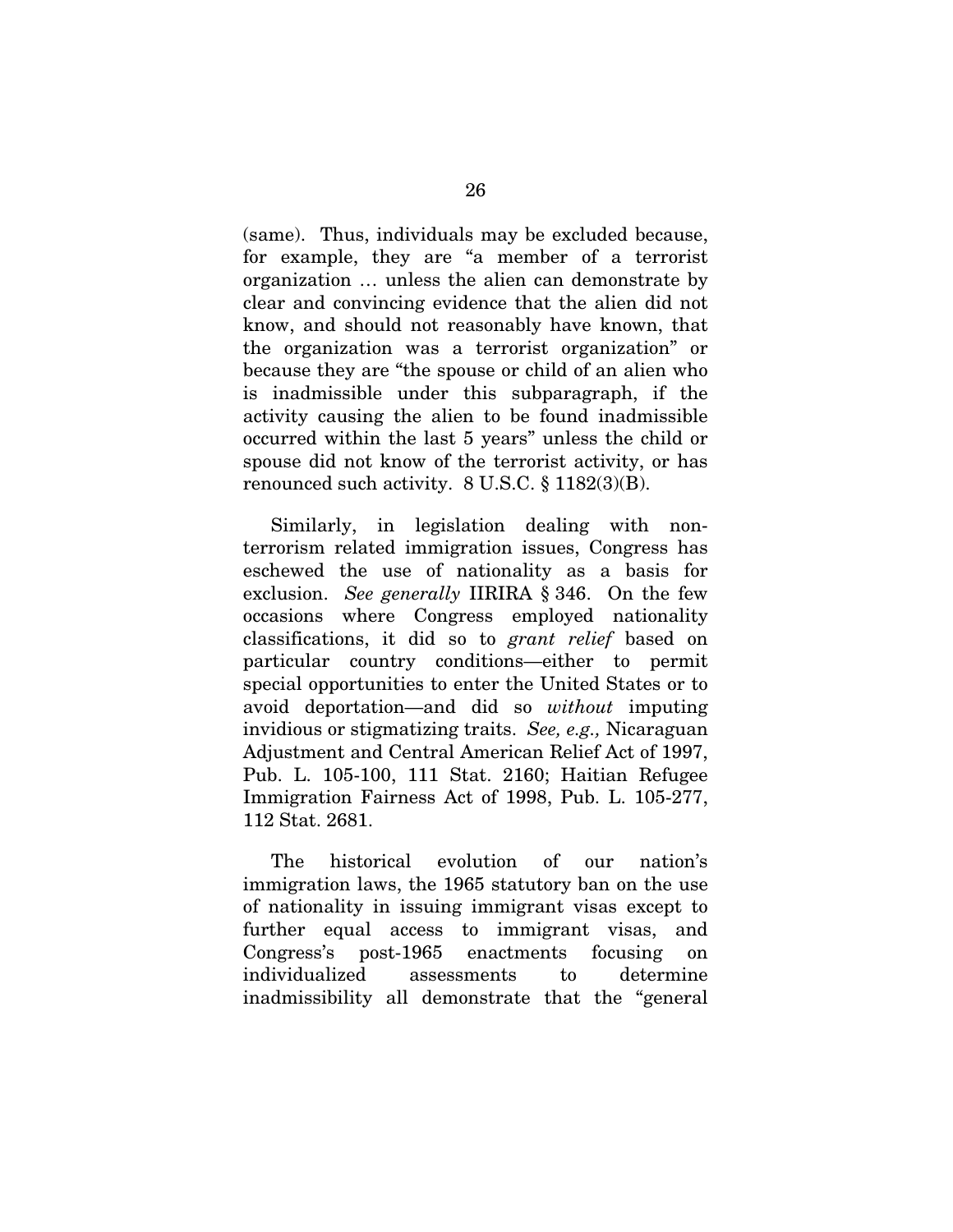tenor of Congress's legislation in this area" is a repudiation of the blanket use of "nationality" to impute traits of dangerousness or criminality for the purpose of imposing a categorical bar to entry. *Dames & Moore*, 453 U.S. at 678. The President is, therefore, "acting alone," without "the acceptance of Congress." *Id.*

This conclusion is consistent with this Court's approach to statutory interpretation. "The courts are not at liberty to pick and choose among congressional enactments, and when two statutes are capable of coexistence, it is the duty of the courts, absent a clearly expressed congressional intention to the contrary, to regard each as effective." *Morton v. Mancari*, 417 U.S. 535, 551 (1974). "Where there is no clear intention otherwise, a specific statute will not be controlled or nullified by a general one . . . ." *Id.* at 550–51; *see also Brown & Williamson Tobacco Corp.*, 529 U.S. at 133 ("[T]he meaning of one statute may be affected by other Acts, particularly where Congress has spoken subsequently and more specifically to the topic at hand.").

Here, Section 1152(a) was enacted after section § 1182(f) and addresses the specific issue of nondiscrimination in the issuance of immigrant visas. Given that the President is precluded from discriminating against persons in the issuance of immigrant visas based on nationality, section 1182(f) should not be read to permit him to enact a wholesale denial of entry to persons based on this same classification—a subset of which would include persons seeking immigrant visas. *See, e.g. Brown & Williamson Tobacco Corp.*, 529 U.S. at 133.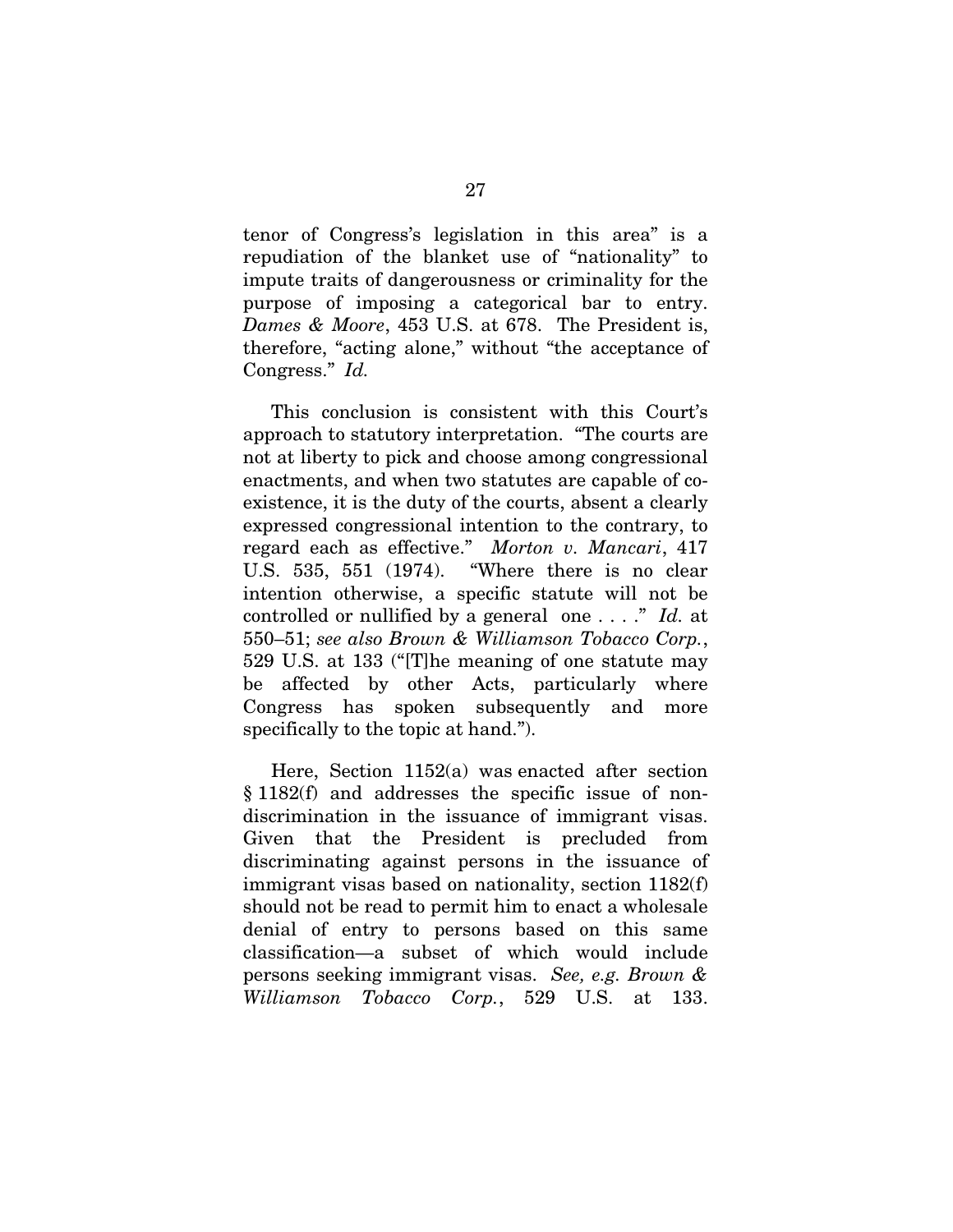Moreover, the two sections are reconcilable: the President's exercise of § 1182(f) power—suspending entry of a class of aliens deemed to be "detrimental to the interests of the United States,"—is limited by § 1152(a). Namely, the President may not, in the absence of intergovernmental conflict with foreign countries, broadly suspend the entry of aliens as threats based solely on their nationality and in a manner that carries invidious implications of criminal, terrorist or dangerous tendencies on the part of all persons of that nationality. In short, the Executive's use of nationality as a proxy for dangerousness and as the sole criterion to suspend entry into the United States is not only contrary to the "general tenor" of congressional legislation, it cannot be reconciled with section 1152(a) and subsequent immigration laws that demonstrate congressional intent to move the United States away from reliance on nationality as a categorical basis for exclusion on national security grounds.<sup>17</sup>

<sup>17</sup> Amici do not suggest that nationality classifications are never permitted in the immigration context. Congress has not precluded the President from using nationality as a factor to determine the level of scrutiny for individuals of identified countries, or to respond to special disaster needs, diplomatic interactions, or the hostile acts of foreign governments to the United States. In such instances, there is no imputation of invidious, discriminatory purpose based on nationality, of the kind that can redound to the detriment of U.S. citizens and others within the U.S of the same heritage. In 1965, when the Hart-Celler Act became law, President Johnson said: "We can now believe that [the prior system] will never again shadow the gate to the American Nation with the twin barriers of prejudice and privilege. .. [T]hose who do come here will come because of what they are , and not because of the land from which they (footnote continued)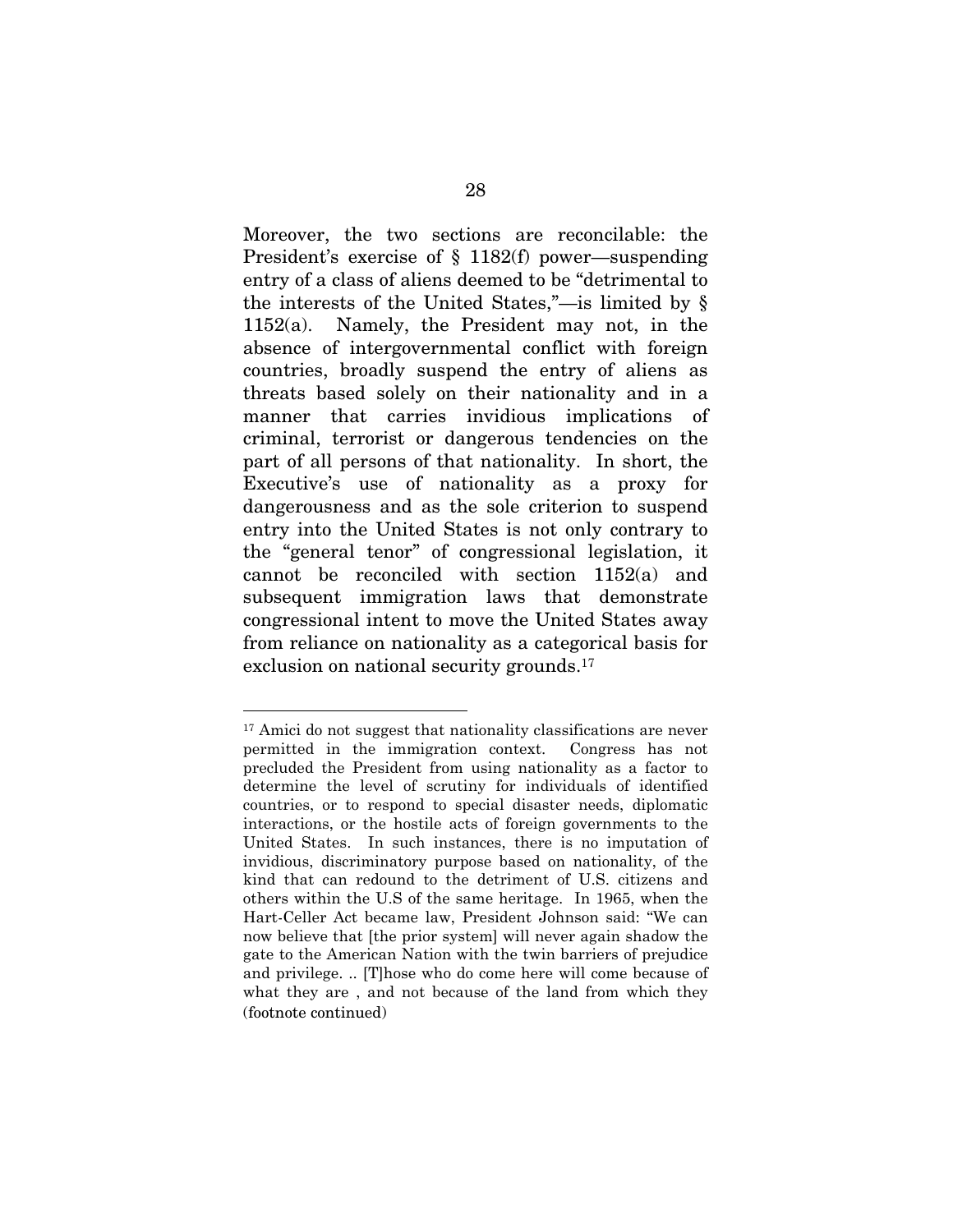#### IV. THE EXECUTIVE ORDER IS NOT AUTHORIZED UNDER YOUNGSTOWN FRAMEWORK

By enacting a categorical entry ban based solely on nationality—and justifying its use as a credible proxy for "heightened risks to the security of the United States"—the President took "measures incompatible with the expressed [and] implied will of Congress." *Youngstown*, 343 U.S. at 637 (Jackson, J., concurring). The Executive Order violates both Congress's explicit directive and implied will by enacting a categorical entry ban on the basis of nationality as a substitute for individualized assessment of dangerousness.

Even if this Court decided that, rather than prohibiting the Executive Order, Congress's position is "somewhat ambiguous," *Dames & Moore*, 453 U.S. at 677, the Executive Order could not be sustained. As explained, no long-standing history suggests congressional acquiescence to the executive action at issue here; indeed Congress has plainly *disapproved* of the use of nationality as a basis for exclusion. *Cf. Dames & Moore*, 453 U.S. at 680. *See also Bank Markazi*, 136 S. Ct. at 1328 & n.28 ("Much of the [*Dames*] Court's cause for concern, however, was the risk that the ruling could be construed as license for the broad exercise of unilateral executive power."). Put differently, even if not squarely prohibited by Congress, the Executive Order is quite close, on the "spectrum running from explicit congressional

sprung." Lyndon B. Johnson, Remarks At The Signing Of The Immigration Bill (Oct. 3, 1965).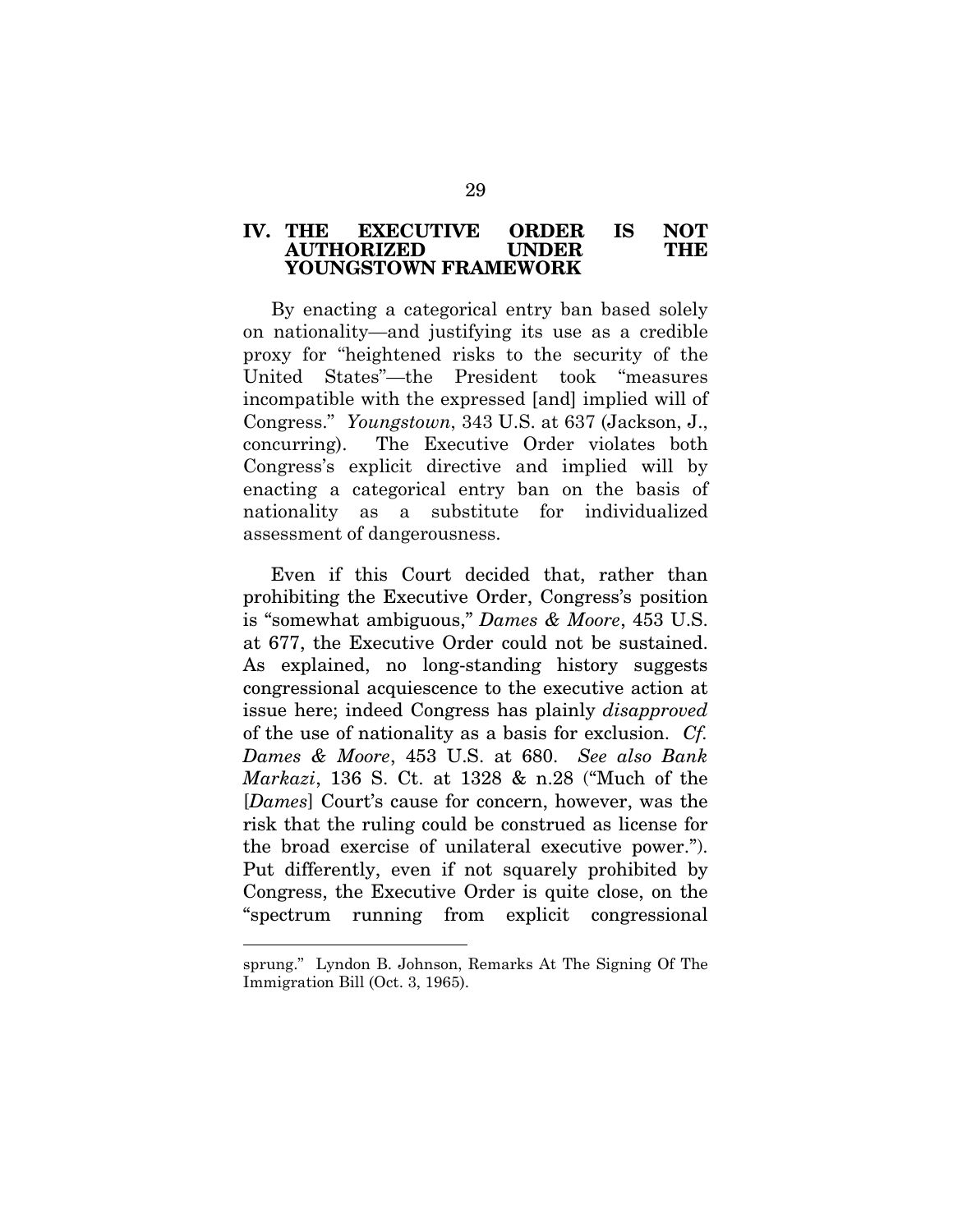authorization to explicit congressional prohibition," to the type of discriminatory actions Congress has rejected. *Dames & Moore*, 453 U.S. at 669.

Nor can the President rely on his exclusive constitutional powers to authorize the Executive Order. "Presidential claim to a power at once so conclusive and preclusive must be scrutinized with caution, for what is at stake is the equilibrium established by our constitutional system." *Id*.

Here, the President can make no such claim. Although some of the earlier case law characterized executive authority over immigration as capacious, *see Knauff v. Shaughnessy*, 338 U.S. 537, 542 (1950) (stating, in a case involving executive exercise of power expressly authorized by Congress, that power to exclude aliens "stems not alone from legislative power but is inherent in the executive power to control the foreign affairs of the nation"), this Court has repeatedly recognized legislative control as pivotal. *See, e.g.*, *Harisiades*, 342 U.S. at 599 (when exercising judicial review stating that "[t]he power of Congress to exclude, admit, or deport aliens flows from sovereignty itself and from the power 'To establish an uniform Rule of Naturalization'." (quoting U.S. Const., art. I, s. 8, cl. 4)); *Fiallo v. Bell*, 430 U.S. 787, 792 (1977) (exercising judicial review while acknowledging that "[t]his Court has repeatedly emphasized that 'over no conceivable subject is the legislative power of Congress more complete than it is over' the admission of aliens" (quoting *Oceanic Navigation Co. v. Stranahan*, 214 U.S. 320, 329 (1909)); *Galvan v. Press,* 347 U.S. 522, 531 (1954) (exercising judicial review while noting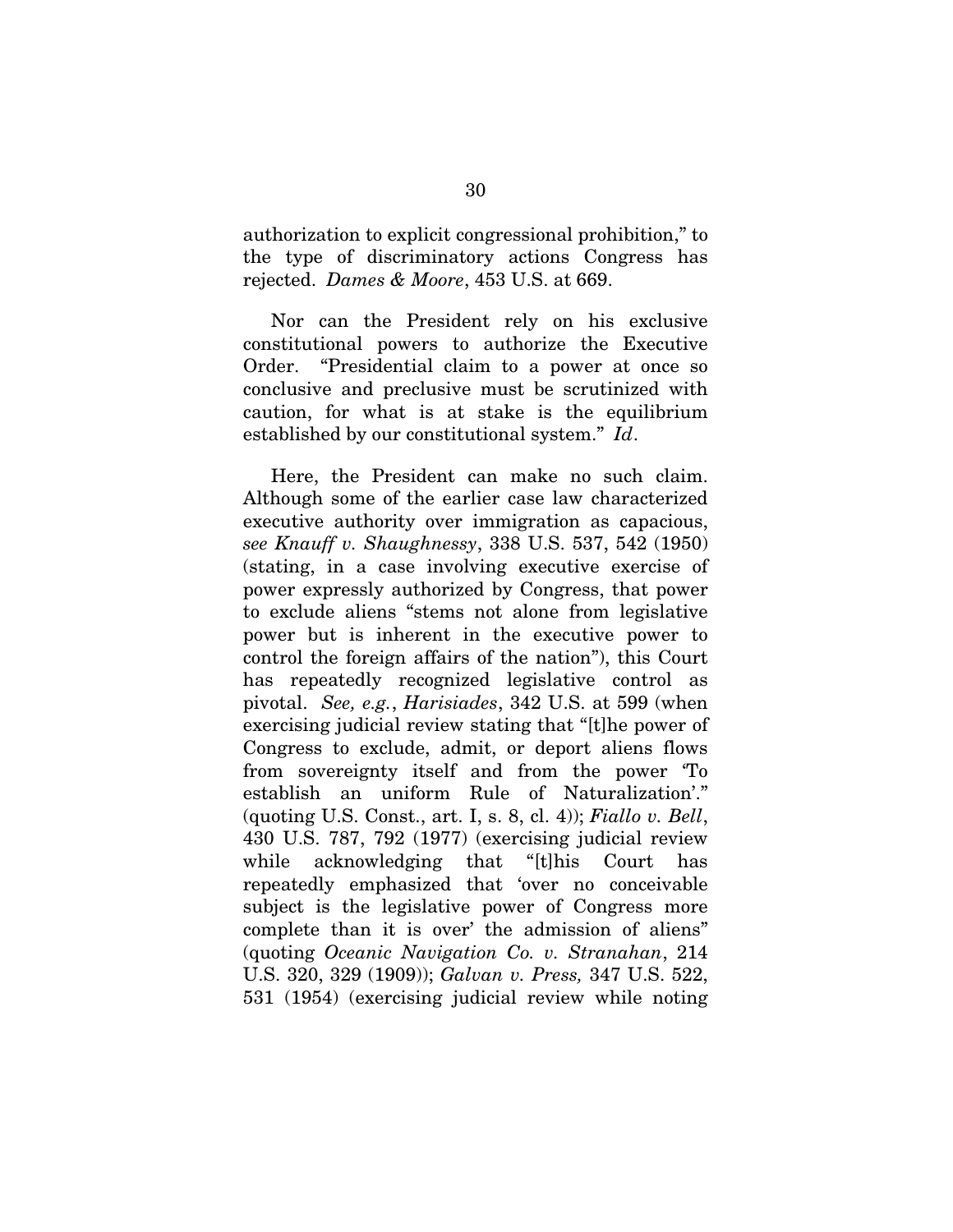"that the formulation of … policies [relating to the entry of aliens] is entrusted exclusively to Congress has become about as firmly imbedded in the legislative and judicial tissues or our body politic as any aspect of our government"). Even assuming the President possesses some constitutionally derived authority to regulate immigration, that authority is, at best, shared with Congress. In the absence of "conclusive and preclusive" constitutional power, the President has no power to act unilaterally, in contravention of congressional intent to prohibit the use of nationality as a basis for discrimination. *Youngstown*, 343 U.S. at 638 (Jackson, J. concurring).

#### **CONCLUSION**

The President lacked statutory and constitutional authority to issue the Executive Order. The decisions of the courts below should be affirmed.

Respectfully submitted,

CATHERINE Y. KIM New York, NY

JUDITH RESNIK New Haven, CT

BURT NEUBORNE New York, NY

LUCAS GUTTENTAG Stanford, CA

Of Counsel

September 18, 2017

FRED A. ROWLEY, JR.  *Counsel of Record*  MARK R. YOHALEM JOHN L. SCHWAB SUSAN S. HAR MUNGER, TOLLES & OLSON 350 South Grand Avenue Fiftieth Floor Los Angeles, CA 90071 (213) 683-9100 Fred.Rowley@mto.com

*Counsel for Amici Curiae*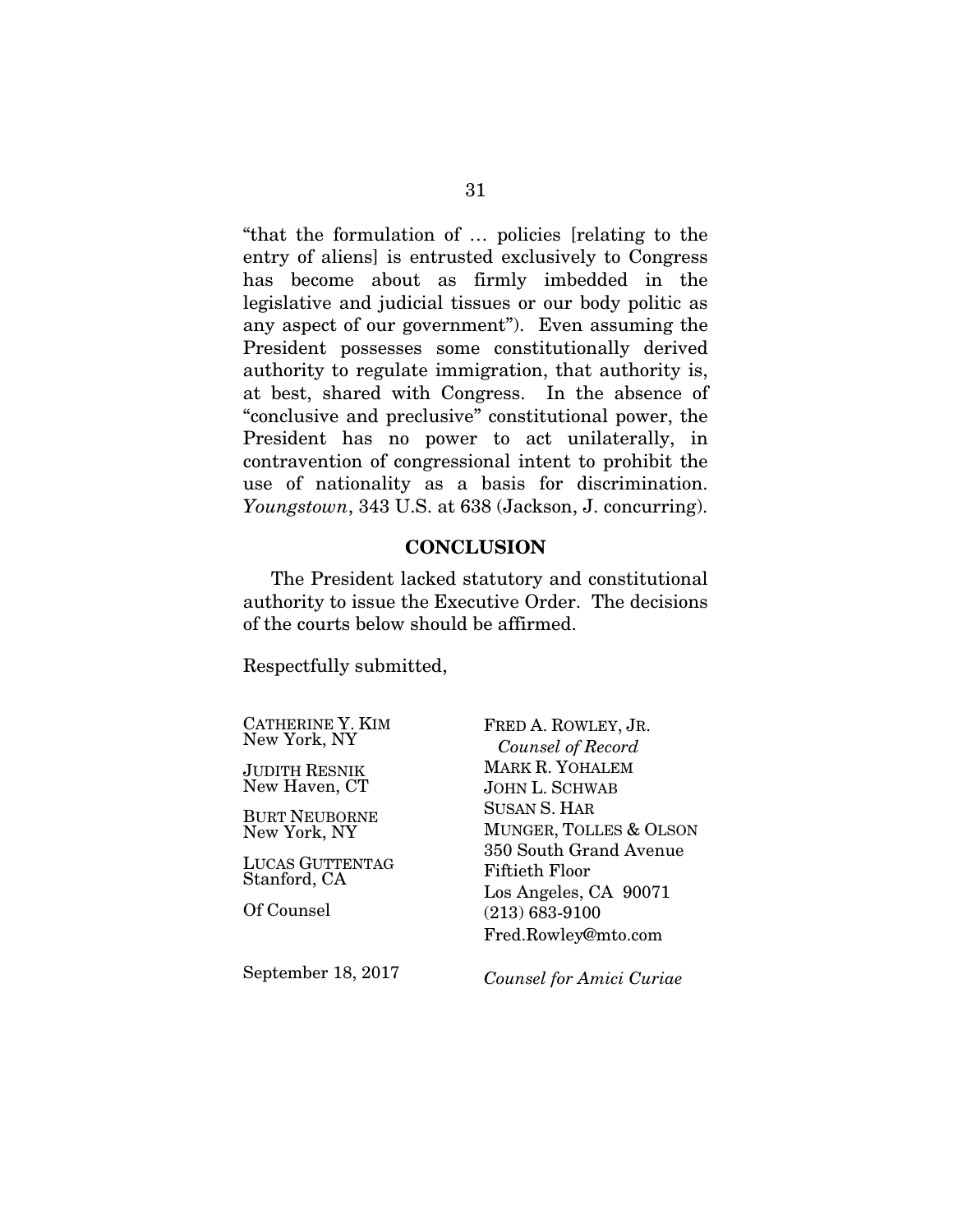## APPENDIX A

#### Amici Curiae Law Professors\*

Bruce Ackerman, Sterling Professor of Law and Political Science, Yale Law School

Janet Cooper Alexander, Frederick I. Richman Professor of Law, Emerita, Stanford Law School

Stuart Banner, Norman Abrams Professor of Law, UCLA School of Law

Erwin Chemerinsky, Dean and Jesse H. Choper Distinguished Professor of Law, UC Berkeley School of Law

Gabriel J. Chin, Edward L. Barrett Chair and Martin Luther King, Jr. Professor of Law, UC Davis School of Law

Lucas Guttentag, Professor of the Practice of Law, Stanford Law School

Catherine Y. Kim, George B. Ward Term Professor of Law and Associate Professor of Law, University of North Carolina School of Law

Gene R. Nichol, Boyd Tinsley Distinguished Professor of Law, University of North Carolina School of Law

<sup>\*</sup> Affiliation of amici curiae are listed for identification purposes only.